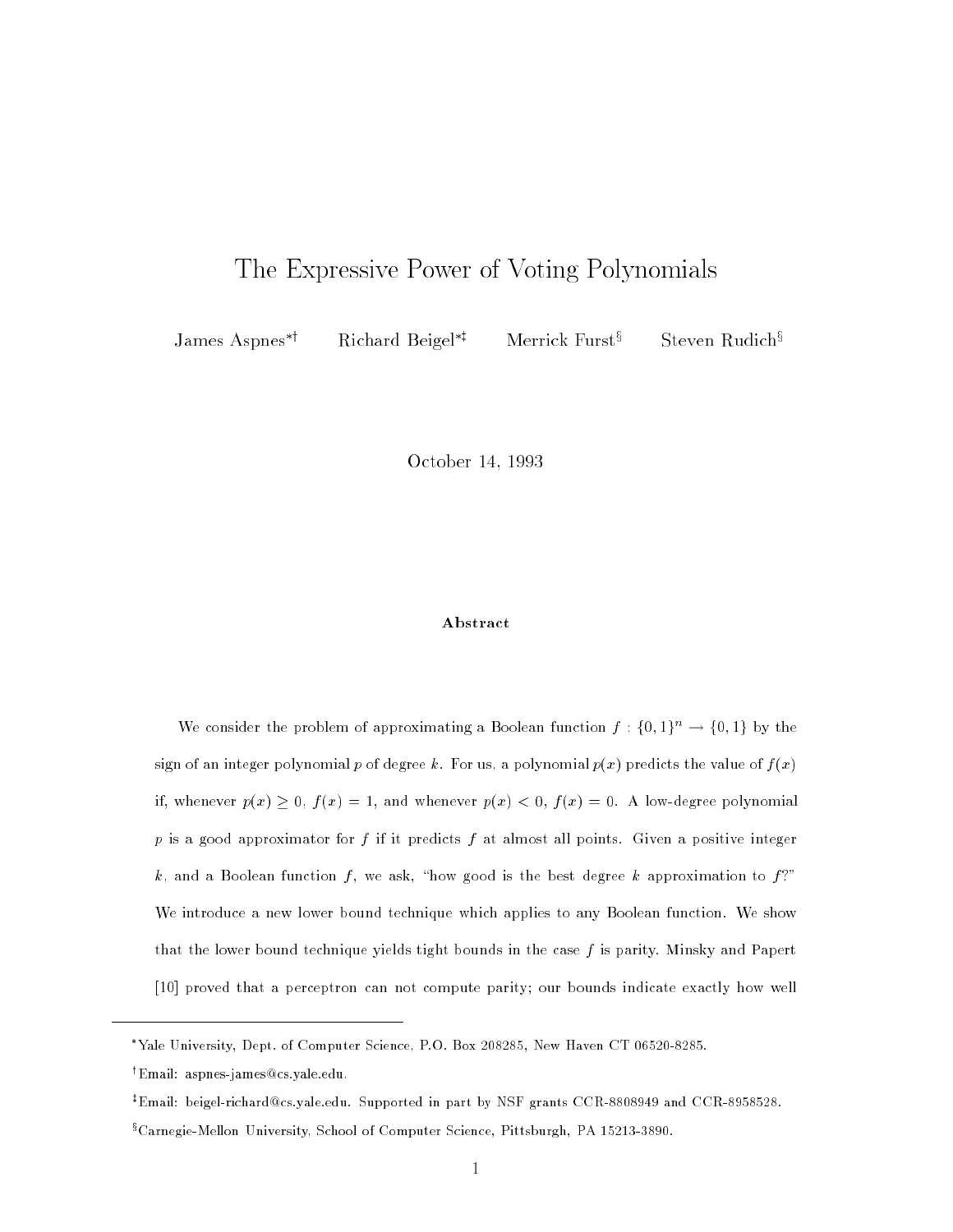a perceptron can *approximate* it. As a consequence, we are able to give the first correct proof that, for a random oracle A,  $PP<sup>A</sup>$  is properly contained in PSPACE<sup>A</sup>. We are also able to prove the old  $A\cup^+$  exponential-size lower bounds in a new way. This allows us to prove the new result that an AC° circuit with one majority gate cannot approximate parity. Our proof depends only on basic properties of integer polynomials.

# 1. Introduction

Linial, Mansour, and Nisan [9]; Tarui [16]; and Beigel, Reingold, and Spielman [2] have shown that polynomial-size, bounded-depth circuits can be closely approximated as the sign of a low-degree polynomial over the rationals. This result closely ties the class  $\rm{AC}$  [7, 18] to the class of lowdegree polynomials over the rationals, much as previous work by Razborov [12] and Smolensky [14] ties  ${\bf AC}^+$  to the class of low-degree polynomials over finite fields. Unfortunately, the lower bound techniques known for polynomials over finite fields do not generalize to the *signs* of a polynomials over an ordered field; and despite considerable recent interest in this latter representation  $\left[4, 5, \right]$ 11, 8], to date few techniques have been developed which yield lower bounds on the degree of such polynomials.

In this paper we describe a result which relates the degree of a polynomial over the rationals to its ability to accurately approximate particular Boolean functions. Our bounds are tight in the case of the parity function. In the language of perceptrons [10], this shows the maximum number of inputs on which a perceptron of order  $k$  can output parity. Much as similar results for polynomials over finite fields yield lower bounds for circuits containing  $\text{MOD}_p$  gates, this result yields lower bounds for circuits of AND and OR gates with unbounded fan-in and a single threshold gate. While this class of circuits is somewhat limited compared to more general classes of threshold circuits, it is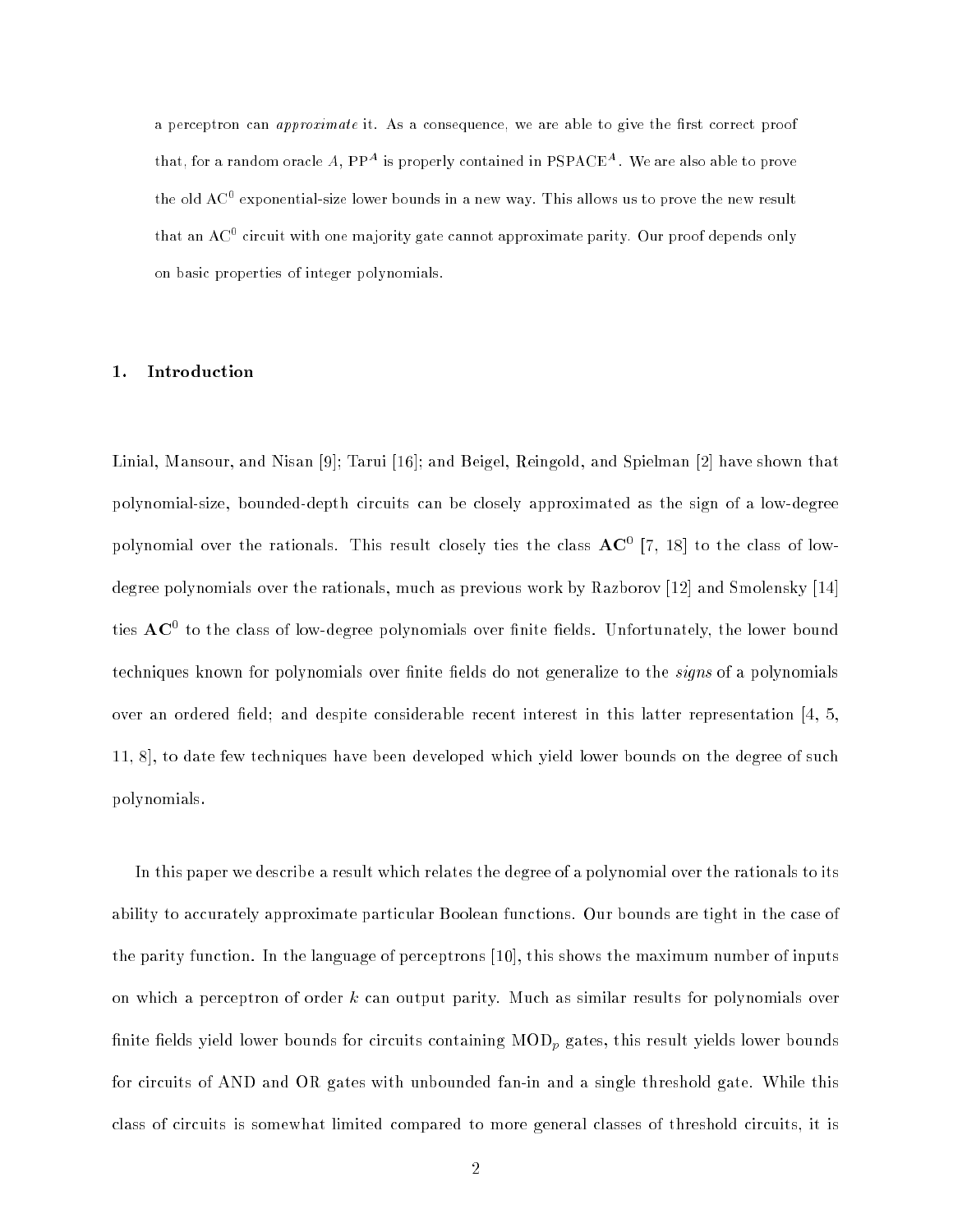still surprisingly powerful. This can be seen by considering a few simple but instructive "puzzles". These demonstrate that there are cases where the subcircuits which are the inputs of the threshold gate are uncorrelated with the function that the full circuit approximates, yet the full circuit can manage to compute the function for all but a small fraction of the inputs.

# 1.1. Voting Puzzles

# Puzzle 1:

Let  $n$  be an odd number of women. Let each have a uniformly chosen random bit on her forehead. Each person can see all the bits except her own. They wish to vote on the parity of the bits. No communication between the voters is allowed. More precisely, each person casts a private vote  $(1 \text{ or } 0)$ ; the outcome of the election is the value which the majority cast. The  $n$  women are said to win the election in the case when the outcome is equal to the parity of the n bits. What is a collective strategy for the voters which gives them a high probability of winning the election?

Note that in this puzzle, no individual voter ever learns any information about the parity of the bits, and each voter will be wrong exactly half of the time. It is tempting to believe that the voters as a group will be able to win only half the time as well. Surprisingly, the voters can manage to win with high probability with a very simple strategy.

# Solution 1A:

If a voter sees as many 0's as 1's, she casts a vote of 0. Otherwise, she assumes that the bit on her forehead is the same as the ma jority of the bits she sees; she then casts a vote consistent with this assumption.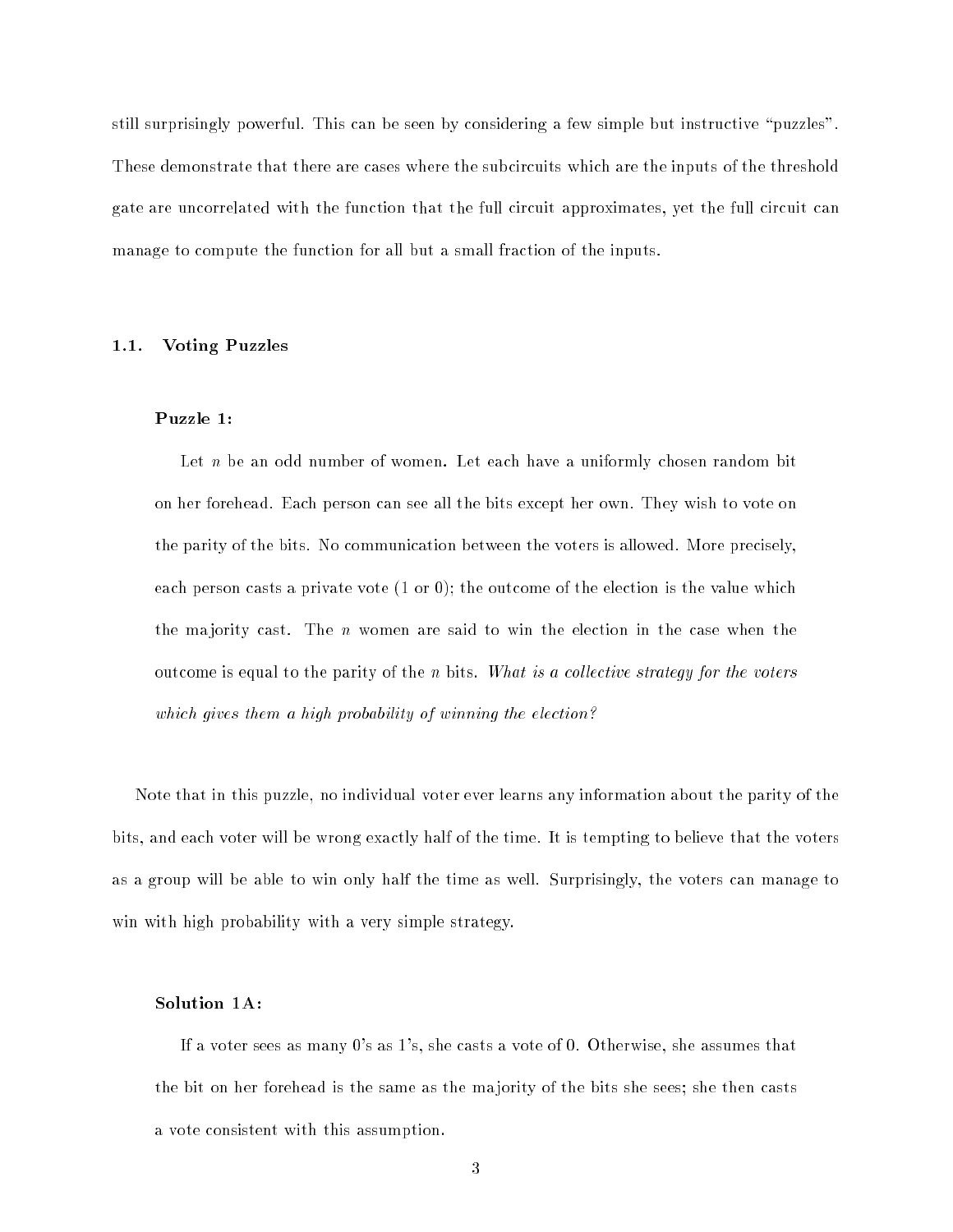In the case where the number of  $0$ 's and  $1$ 's differs by more than one, each person will vote assuming her bit is the same as the ma jority of bits. The ma jority of women are correct in assuming that the bit on their head is the same as the bit which is in the majority— thus the ma jority of votes cast are for the parity of the n bits. The voters win the election.

In the case where the number of 0's is exactly one more than the number of 1's, the majority of women will vote 0. Zero is the correct answer. The voters win the election.

In the remaining case where the number of 0's is exactly one less than the number of 1's, the ma jority of women will again vote 0. This value is wrong. The voters lose the election. This case occurs in  $\binom{n}{n/2}$  of  $2^n$  cases, i.e. with probability  $\frac{1}{\theta(\sqrt{n})}$ .

The voters thus have a  $1 - \frac{1}{\theta(\sqrt{n})}$  chance of winning the election, which is much better than 50%.

Though the above strategy is optimal over all strategies where the voters behave identically, it is not the optimal solution over unrestricted strategies.

# Solution 1B:

For convenience, assume *n* is of the form  $2^k - 1$ . Divide the voters into *k* groups numbered from 0 to  $k-1$ , where group i contains  $2<sup>i</sup>$  voters. Further divide the voters in each group except the first into two equal-sized groups: the 0-half and 1-half. Denote the parity of the forehead bits in group i by  $P_i$ . The strategy of a voter in the b-half of group j is given as follows: If there exists an  $i < j$  where  $P_i = 0$ , vote b. If not, assume  $P_j = 0$  and vote accordingly.

We argue that in all the cases where there exists a j such that  $P_j = 0$  the above strategy wins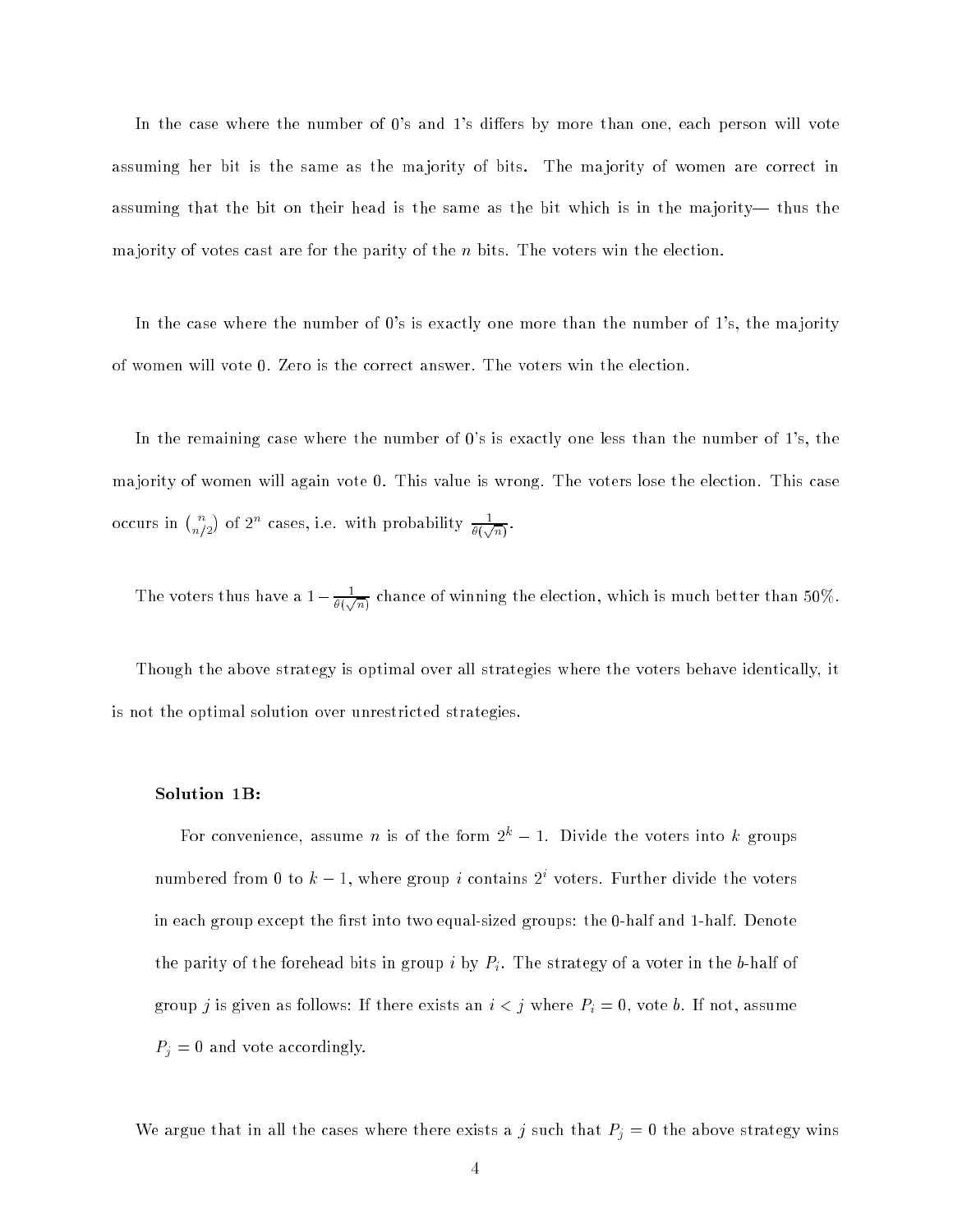the election. Let j be the lowest numbered group such that  $P_j = 0$ . Each voter in groups numbered  $i < j$  voted incorrectly because they falsely assumed  $P_i = 0$ . This accounts for  $2^{j} - 1$  incorrect votes. Each voter in group j votes correctly. There are  $2<sup>j</sup>$  voters in group j; thus there is one more correct vote than incorrect vote cast among the votes of the first j groups. The voters in the 0and 1-halves of each higher group cancel each other out and have no effect on the election.

The remaining case, where  $P_j = 1$  for all j, occurs with probability  $1/2^k = 1/(n + 1)$ . In this case the voters all vote incorrectly. Thus the above strategy wins with probability  $1-1/(n + 1)$ , which is better than the strategy presented in solution 1A.

Now, given any strategy, tallying the votes over all possible assignments will always count as many correct votes as incorrect votes, since each voter is correct only half of the time. We conclude that solution 1B is optimal, because the incorrect votes are optimally distributed. When the voters win, they win by exactly one vote; when they lose, they all vote incorrectly.

Let's generalize the puzzle a little.

# Puzzle 2:

The voters have moved to Chicago, a city famous for its lax election laws. Each voter can now cast as many votes as she wants! Fix the other parameters as before. Once again, what is a collective strategy for the voters which has a high probability of their winning the election?

#### Solution 2:

Have a each voter behave as did a whole group in solution 1B. Number the voters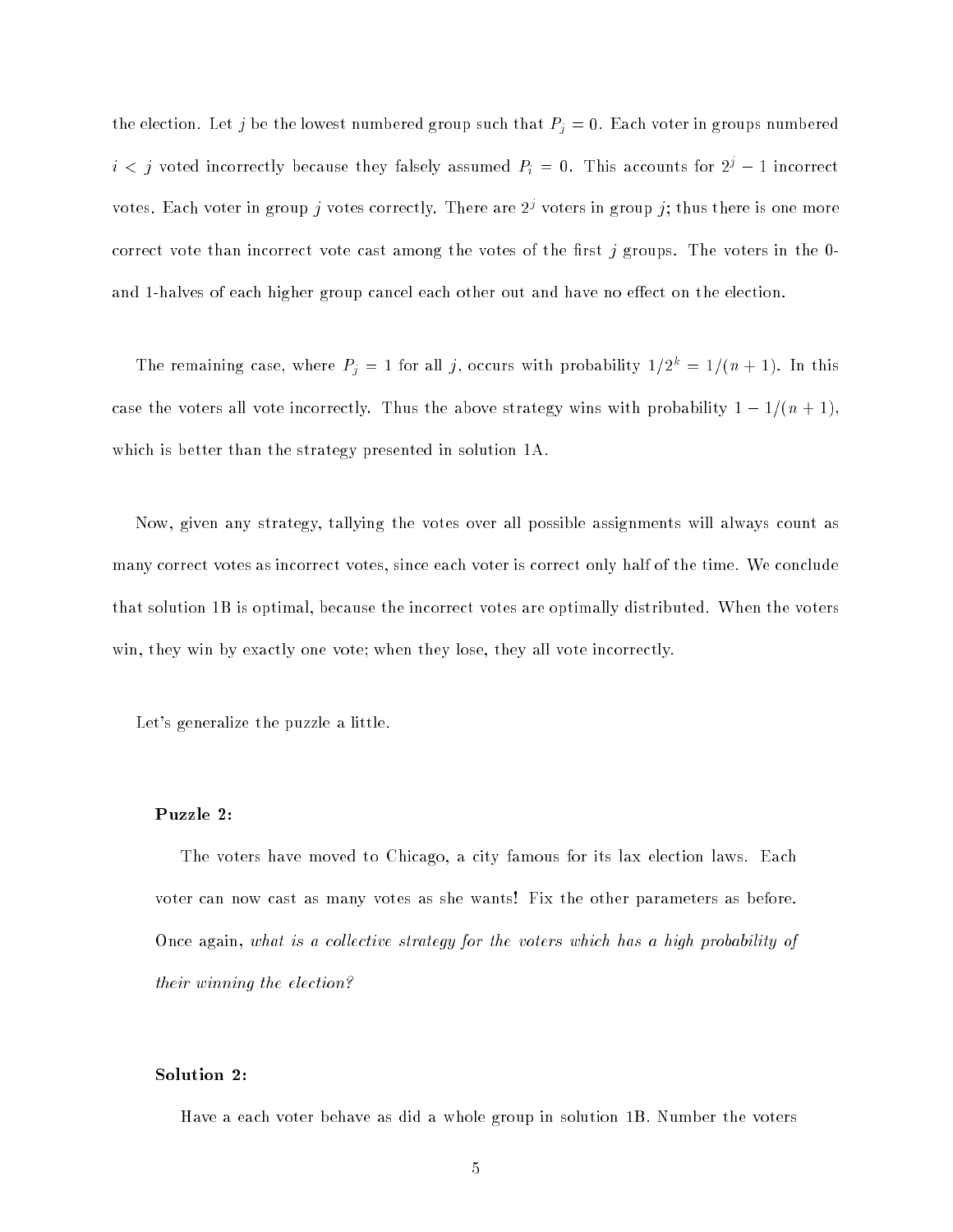from 0 to  $n-1$ . The strategy for voter j is as follows: If a lower numbered voter has a 0 on her forehead, she abstainsn from voting (votes 0 times). Otherwise, she assumes she has a 0 on her forehead and cast  $2<sup>j</sup>$  votes accordingly.

The analysis is as in 1B except that we now have *n* groups. The probability of winning is  $1-1/2^n$ . This is clearly optimal, for across all assignments as many incorrect votes as correct votes must be cast. Thus there must be one assignment on which the voters are wrong.

#### Puzzle 3:

Let S be a set of n uniformly chosen random bits. This time there are  $\binom{n}{k}$ voters, each of whom sees a distinct subset of  $S$  of size  $k$ . The voting is Chicago style, each voter casting an integer vote. If the sum of the votes is positive, then the outcome of the election is 0. If the sum is negative, the outcome is 1. If the sum is 0, the outcome is undefined. Again, the voters wish to decide parity. Given n and  $k$ , what is a collective strategy for the voters which maximizes their probability of winning the election?

When  $k = n - 1$ , Puzzle 3 reduces to Puzzle 2. For general k, the puzzle can be restated as a natural question about the subject of this paper: voting polynomials.

#### 1.2. Voting Polynomials

If we are given a voting strategy in which each voter sees at most  $k$  bits, we can represent each voter's net vote (counting a vote for b as  $(-1)^b$ ) by a polynomial in the k bits that it sees. Thus the total vote can be computed as a polynomial of degree at most  $k$  in all of the input bits, and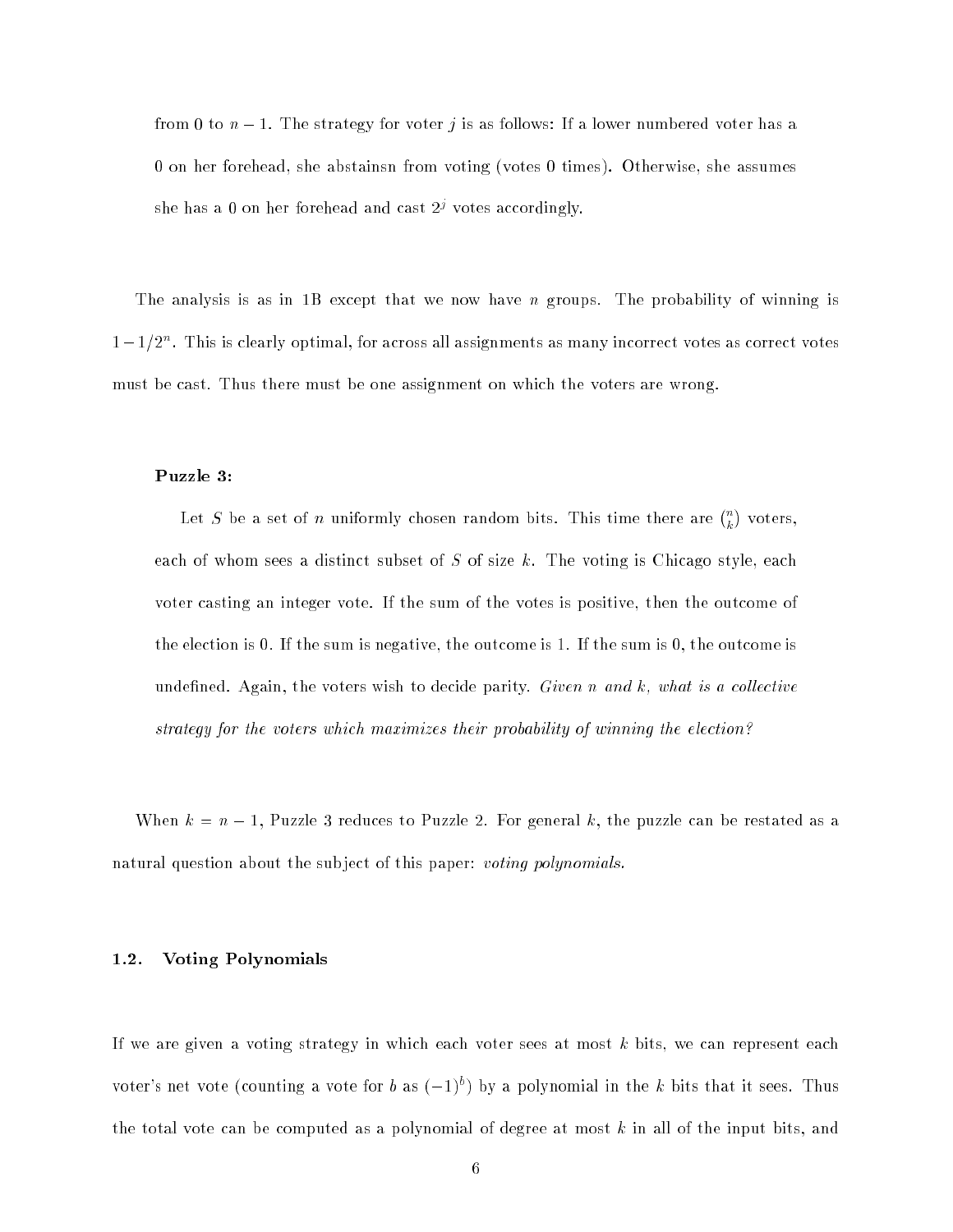determining the winner of an election consists of taking the sign of this polynomial. Conversely, given a degree-k polynomial with integer coefficients, we can assign each term to a voter who can see the bits on which its value depends; to determine its vote, each voter computes the sum of all terms it has been assigned. Thus there is an equivalence between computing a Boolean function as the result of an election with limited information and computing it as the sign of a low-degree polynomial with rational coefficients. For this reason we refer to the latter representation as a voting polynomial.

Voting polynomials are a special kind of perceptron [10], a circuit which computes a weighted threshold of a set of arbitrary predicates. The order of a perceptron is the maximum number of input bits available to any one predicate. An order  $k$  perceptron is essentially the same as what we have been calling a voting strategy in which each voter sees at most  $k$  bits. That voting strategies compute the same functions as voting polynomials tells us that when considering order  $k$  perceptrons we can limit ourselves to ones in which each predicate is the parity of a subset of the input, a critical restriction which allows us to apply algebraic techniques to the question of what functions a perceptron can approximate well.

To define the computation of voting polynomials more formally, we say that a function  $p$ strongly represents a Boolean function f just in case sgn( $p(x)$ ) = f(x) for all input vectors x. Though our terminology is unusual the underlying concept is a standard one; see for example [4, 5, 8]. The strong degree of f, written  $d_s(f)$ , is the least k for which there exists a degree-k polynomial which strongly represents f. Henceforth, when we say a polynomial p represents f we mean it strongly represents  $f$ . For example, majority is represented by the degree 1 polynomial  $\Sigma x_i - n/2$ . Hence,  $d_s(MAJ) = 1$ .

 $\,$  As distinct from  $\,$  weakly represents, introduced in Section 2  $\,$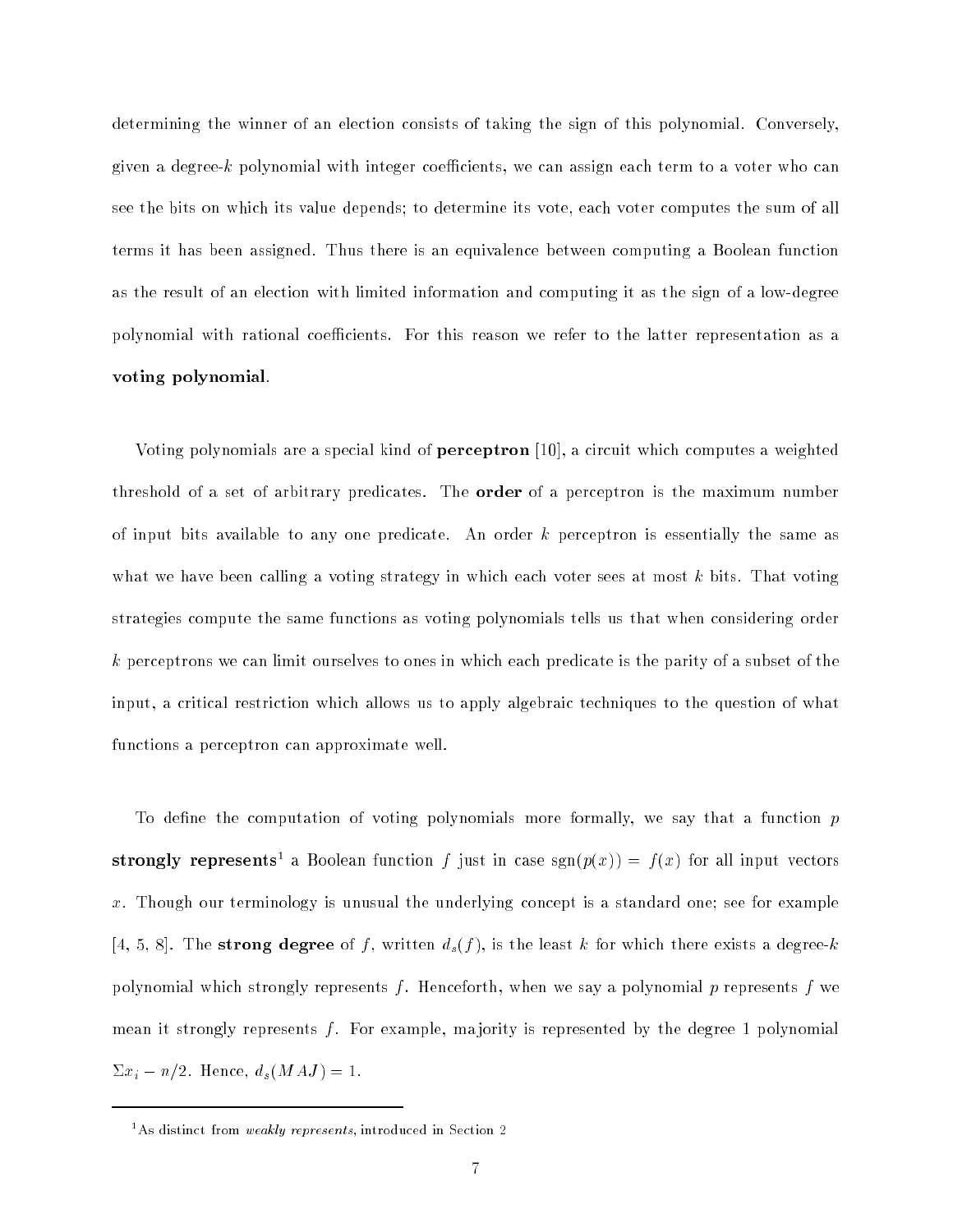For the most part we are interested not so much in computing functions exactly as in approximating them. We say that a polynomial p approximates a function f with  $e$  errors if the number of inputs x on which  $sgn(p(x)) \neq sgn(f(x))$  is no greater than e. Our central concern will be to determine for various functions the minimum number of errors in their best approximations by polynomials of fixed degree. This is equivalent to determining how well a set of voters each of whom sees only a bounded-size subset of the inputs can compute these functions. For example, to know how well a degree k polynomial can approximate parity is to know the answer to "puzzle" 3.

We will answer this particular question in Section 3. First, however, it is necessary to state a few definitions.

# 1.3. Boolean Functions

A Boolean function on n variables will be represented as a function from  $\{1, -1\}^n$  to  $\{1, -1\}$ , where each bit b is replaced by the real value  $(-1)^b$ . In this representation the parity function on a set of variables  $x_1, x_2, \ldots x_k$  is simply the monomial  $\prod_{i=1}^k x_i$ .

The set of all real-valued functions on  $\{1, -1\}^n$  can be thought of as a  $2^n$ -dimensional vector space  $F_n$  where  $(f+g)(x) = f(x) + g(x)$  and  $(af)(x) = af(x)$  for any functions f and g and scalar a. A natural basis for this vector space is the set of functions which take on the value 1 on exactly one possible input and take on the value 0 for all others; this basis suggests the inner product  $f \cdot g = \sum_{x \in \{1, -1\}^n} f(x)g(x).$ 

An alternative basis can be constructed from the monomials  $\phi_S(x) = \prod_{i \in S} x_i$ . Because  $x_i^2 = 1$ , the function obtained by taking the product of any two monomials  $\phi_S$  and  $\phi_{S'}$  is itself a mono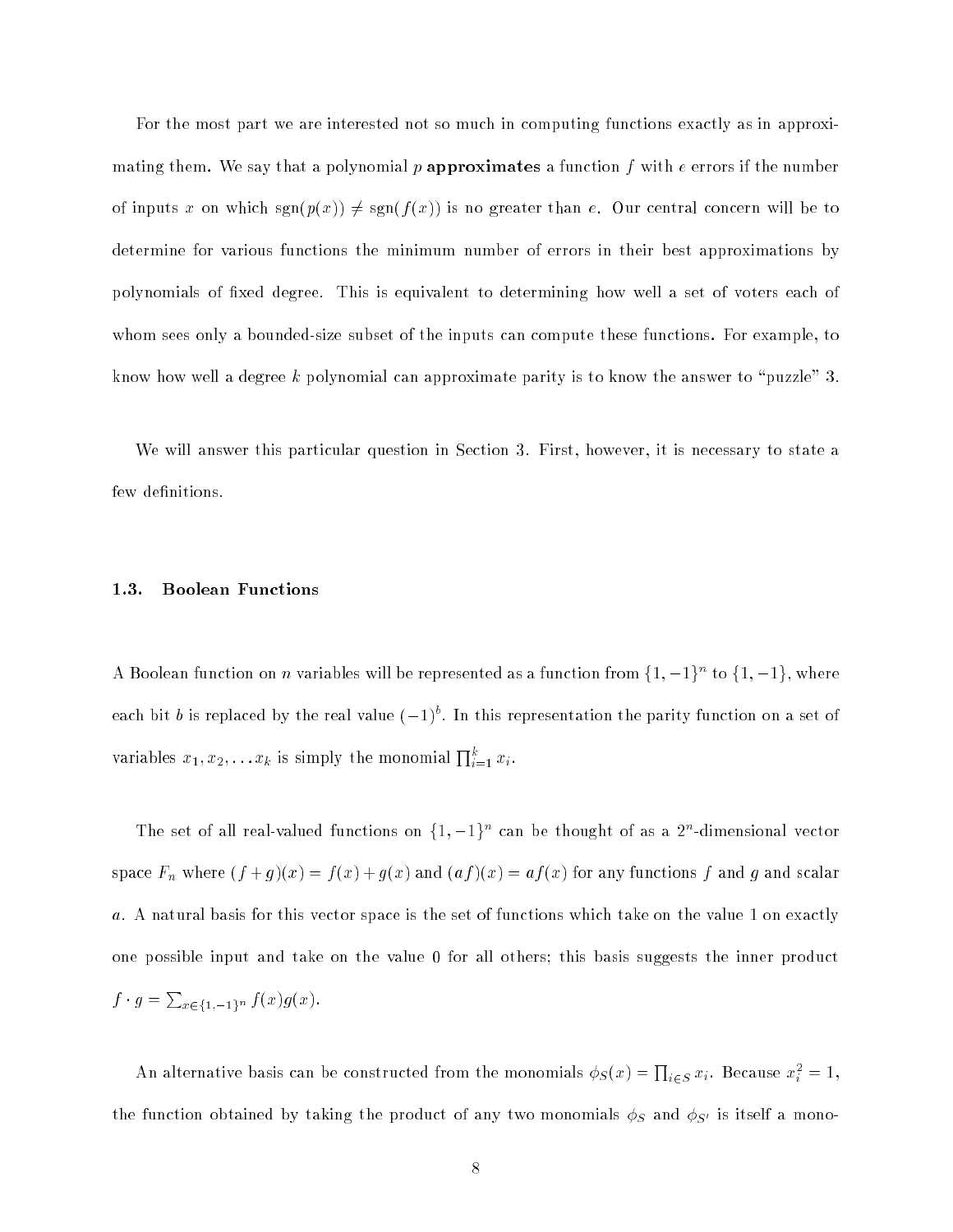mial,  $\phi_{S\Delta S'}$ . This fact allows one to show that any two distinct monomials are orthogonal, for  $\sum \phi_S(x) \phi_{S'}(x) = \sum \phi_{S \triangle S'}(x)$ , and if  $S \triangle S'$  is nonempty,  $\phi_{S \triangle S'}(x)$  will be  $-1$  for exactly half of all inputs x. Since the number of monomials is precisely  $2^n$ , the dimension of  $F_n$ , the monomials form an alternative orthogonal basis for the space.

A function is a **polynomial of degree** k if it can be expressed as a linear combination of monomials over sets of size k or less. The set of all polynomials  $\mathcal{P}_k$  of degree  $\leq k$  is a subspace of  $F_n$  of dimension  $\sum_{i=0}^k \binom{n}{i}$ . It should be clear that  $F_n = P_n$ .

A function is symmetric if it is invariant under all permutations of its input variables, or, looking at equivalence classes, if  $f(x) = f(x')$  whenever  $\sum_{i=1}^{n} x_i = \sum_{i=1}^{n} x'_i$ . We will often find  $\alpha$  convenient to treat a symmetric polynomial  $\rho$  in  $x_1 \ldots x_n$  as polynomial in the single integer quantity  $\sum_{i=1}^n x_i$ . If we restrict ourselves to polynomials of degree at most n, this latter form is unique and can be obtained by polynomial interpolation. It is not difficult to see that the degree of the polynomial will be the same in either form.

#### 2. Lower Bounds on Approximations

In this section we describe a property of Boolean functions which partially characterizes how difficult they are to approximate.

Relax the conditions for representing a function as follows: let p weakly represent f just in case p is not the constant zero function, and  $sgn(p(x)) = sgn(f(x))$  for all x where  $p(x)$  is nonzero. In electoral terms, those values x where  $p(x) = 0$  correspond to situations in which the voters "deadlock", delivering a majority to neither value; the difference between strong and weak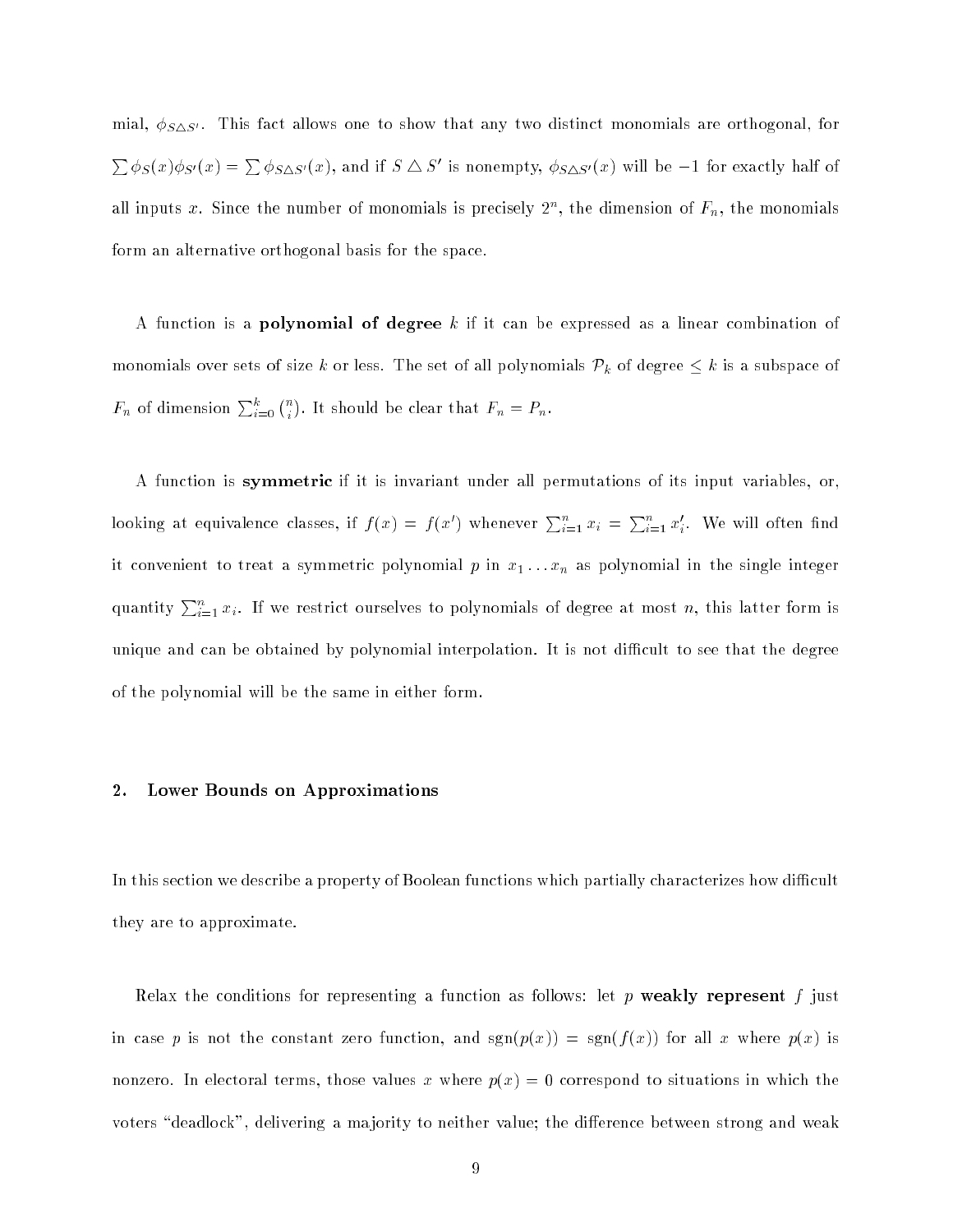representation is that in the latter such deadlocks are allowed, so long as the ma jority casts the correct vote in those situations where deadlock does not occur.

We can define the weak degree of a function f,  $d_w(f)$ , analogously to its strong degree, as the least k for which there exists a degree k polynomial which weakly represents f. This notion is useful because for functions of known weak degree it is possible to place a lower bound on the distance to any low-degree polynomial approximation. The method is to show that any function p which closely approximates a function f can be converted into a weak representative for f without substantially increasing its degree. We do so by multiplying  $p$  by a low-degree polynomial  $q$  which sends all the inputs x for which  $sgn(p(x)) \neq sgn(f(x))$  to 0 without changing the sign of any input not sent to 0. The following lemma tells us when we can find such a function.

**Lemma 2.1** Let S be a set of inputs such that  $|S| < \sum_{i=0}^{k} {n \choose i}$ . Then the next set of the next set of the next set of the set of the set of the set of the set of the set of the polynomial q such that  $q \neq 0$ ,  $q(x) \geq 0$  for all  $x$ , and  $q(x) = 0$  for all  $x \in S$ .

**Proof:** Any degree  $k$  polynomial has  $\sum_{i=0}^k\binom{n}{i}$ coecients, and its value on any particular input is any particular input is any particular input is a particular in linear combination of those coefficients. Thus if r stands for a degree  $k$  polynomial, the constraints  $r(x) = 0$  for all x in S are a homogeneous system of |S| linear equations in  $\sum_{i=0}^{k} {n \choose i}$ variables, and have a non-trivial solution since  $|S| < \sum_{i=0}^k \binom{n}{i}$ . But then  $q = r^-$  is a non-trivial degree  $2\kappa$ polynomial that is 0 on S and non-negative elsewhere.

The full result is stated in the following theorem.

**Theorem 2.2** If p is a degree k polynomial and f any Boolean function. Let S be the set of all x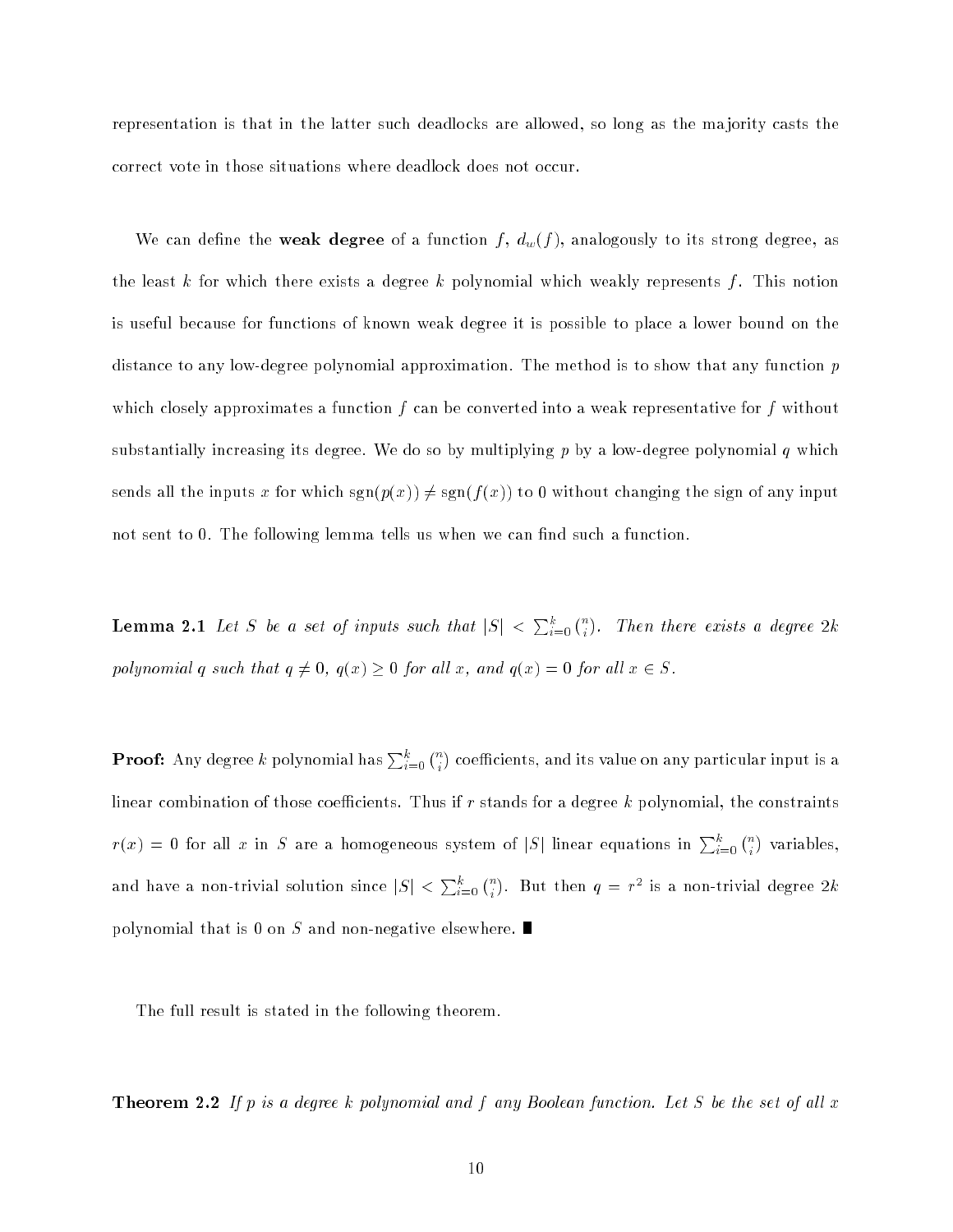for which  $sgn(p(x)) \neq sgn(f(x))$ . Then if  $k < d_w(f)$ ,

$$
|S| \geq \sum_{i=0}^{\left\lfloor\frac{d_w(f)-k-1}{2}\right\rfloor} \binom{n}{i}
$$

**Proof:** Suppose otherwise; then by the preceding lemma there is a non-trivial degree  $d_w(f) - k - 1$ polynomial  $q$  which is 0 on  $S$  and non-negative elsewhere. Now,  $pq$  weakly represents  $f$ , as for any x either  $pq(x) = 0$  or  $x \notin S$  and  $sgn(pq(x)) = sgn(p(x)) = sgn(f(x))$ . But then pq is a weak representative of f with degree  $d_w(f) - 1$ , a contradiction.

# 2.1. Computing Weak Degrees

Unfortunately, it is not trivial to determine the weak degree of an arbitrary function. However, there are functions whose weak degrees are easily determined. One such is the parity function:

**Lemma 2.3** The weak degree of the parity function  $\phi$  is n.

**Proof:** Suppose p weakly represents parity. Then  $p \cdot \phi > 0$ , since each term in  $\sum p(x)\phi(x)$  is nonnegative and at least one term is nonzero. But parity is orthogonal to all other monomials, thus if p is in  $\mathcal{P}_{n-1}$ ,  $p \cdot \phi = 0$ .

The parity function is central to the connection between strong and weak degrees. We will first need a small technical lemma which is a disguised form of an old result in the theory of linear inequalities: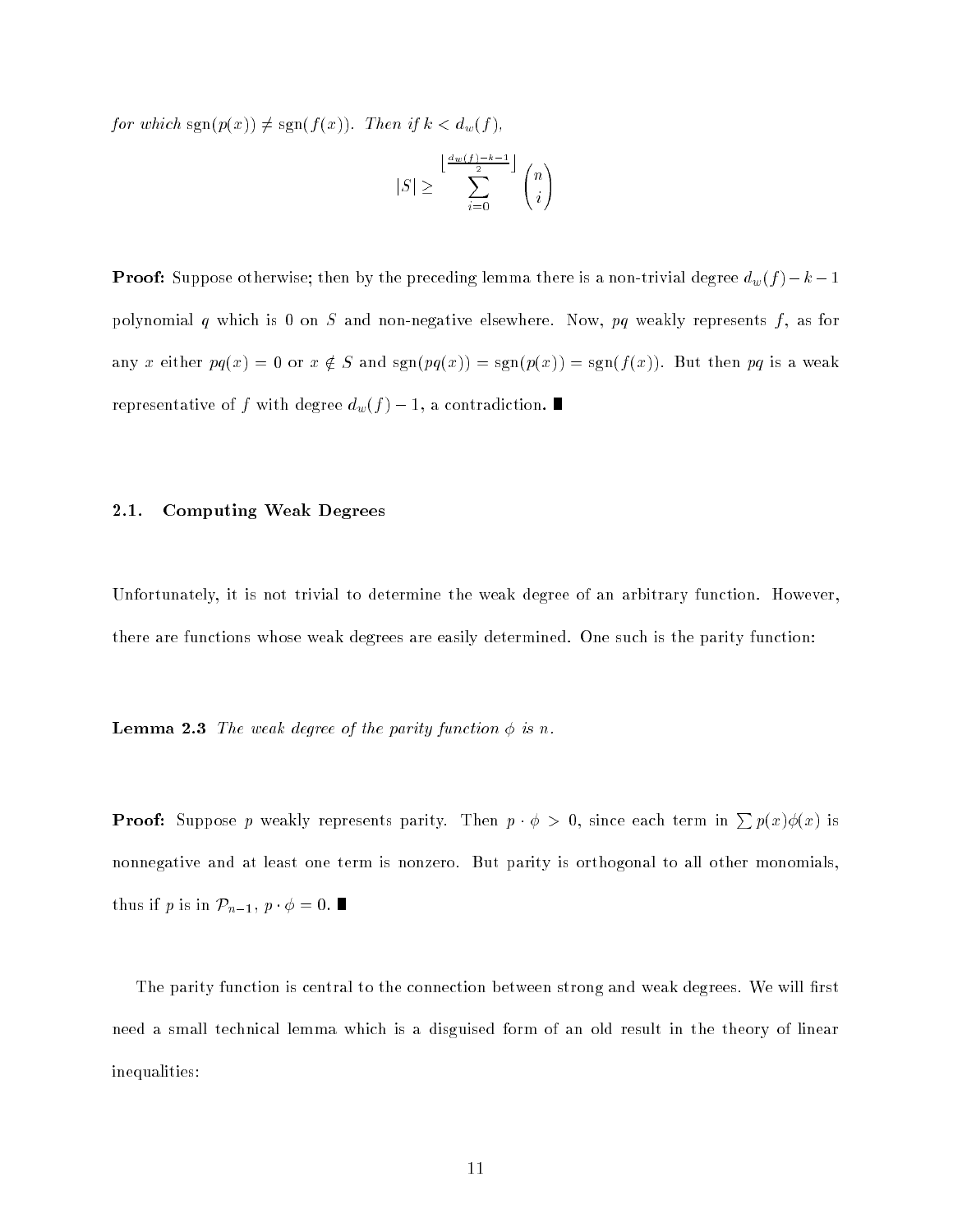**Lemma 2.4** Let S be a linear subspace of the space of real-valued functions on  $\{1, -1\}^n$ , and let f be a function from  $\{1, -1\}^n$  to  $\{1, -1\}$ . Then there exists some  $p \in S$  which strongly represents  $f$  if and only if there does not exist any nonzero  $q \in S^-$  such which weakly represents f .

**Proof:** Let  $\sigma$  be the linear transformation which maps g to fg. Then  $\sigma(f)$  is the constant 1 and, since  $\sigma$  is easily seen to be an isometry,  $\sigma(\beta)^{-} = \sigma(\beta^{-})$ . Thus we may assume without loss of generality that  $f$  is 1.

Regard S as the set of solutions p to  $Ap = 0$  for some appropriate matrix A; then  $S^-$  is the row space of A consisting of all vectors of the form  $q = yA$ . We may thus recast the original statement as: there exists p such that  $Ap = 0$  and  $p > 0$  if and only if there does not exist  $q = yA$  such that  $q \neq 0$  and  $q \geq 0$ . This restatement is Stiemke's Transposition Theorem [15] (see [13, 6].)

We may now show the connection between strong and weak degrees.

**Lemma 2.5** For any function f on n bits,  $d_s(f) + d_w(f\phi) = n$ .

**Proof:** Suppose p has degree  $d_s(f)$  and strongly represents f and q has degree  $d_w(f\phi)$  and weakly represents  $f\phi$ . Then pq has degree at most  $d_s(f) + d_w(f\phi)$  and weakly represents parity. Hence  $d_s(f) + d_w(f\phi) \geq n$  by Lemma 2.3

To show  $d_s(f) + d_w(f\phi) \leq n$ , suppose that  $d_s(f) = k$ . Then there is no degree  $k-1$  representative of f, so the subspace  $\mathcal{P}_{k-1}$  of the space of all real-valued functions on n bits contains no p such that  $p(x)$  sgn( $f(x)$ )  $>$  0 for all x. But then Lemma 2.4 tells us that there is a nonzero q in  $\overline{F_{k-1}}$ such that  $q(x) \operatorname{sgn}(f(x)) \geq 0$  for all x. Since  $\mathcal{P}_{k-1}^-$  is spanned by the monomials of degree  $\kappa$  and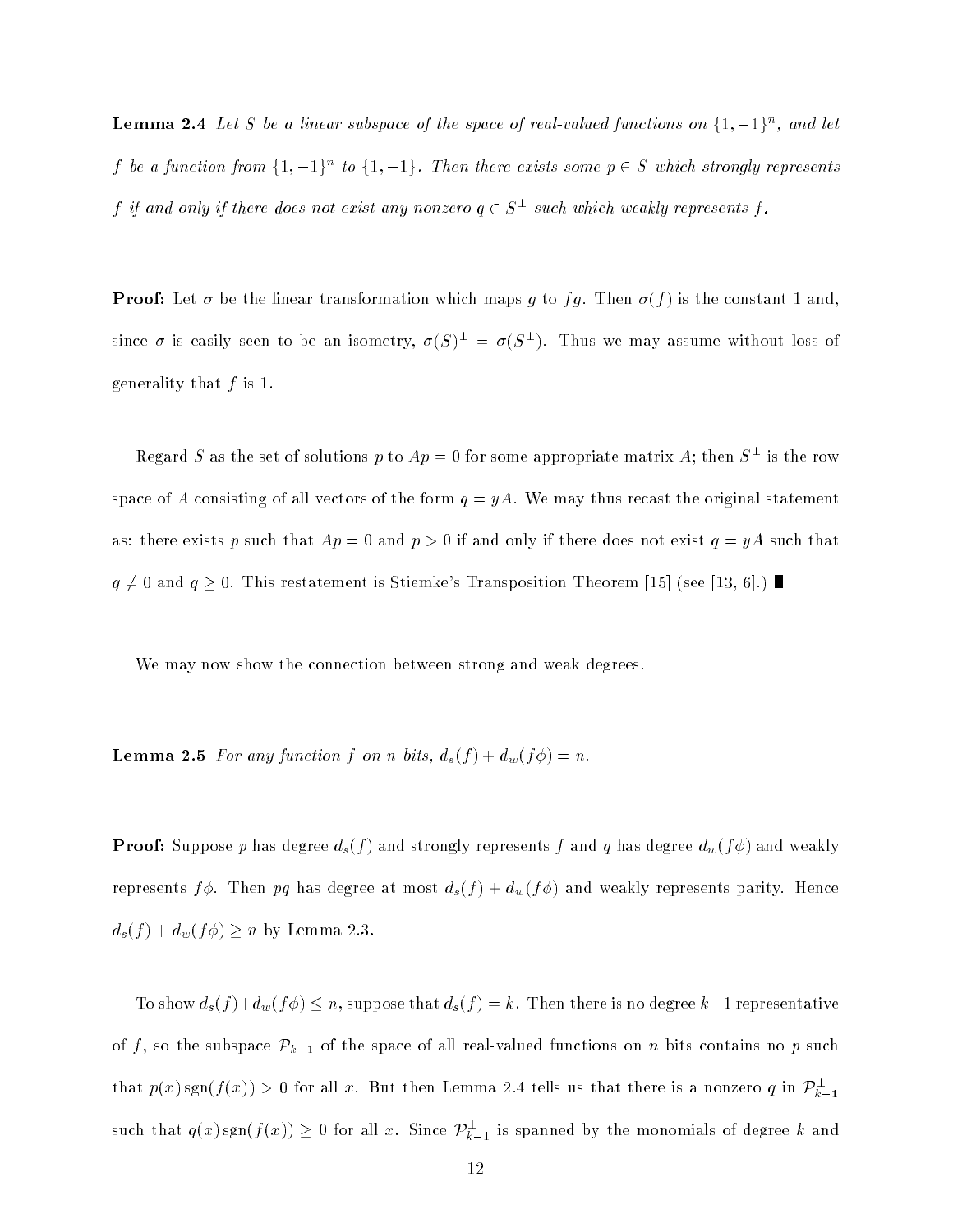higher, when we multiply q by parity we get a polynomial consisting of monomials of degree  $n - k$ and lower which is a weak representative for  $f\phi$ . Thus  $d_w(f\phi) \leq n - k$  and  $d_s(f) + d_w(f\phi) \leq n$ .

#### 2.1.1. Symmetric Functions

Using Lemma 2.5 it is straightforward to characterize both the weak and strong degree of any symmetric function.

**Lemma 2.6** If f is a symmetric function, then  $d_s(f)$  and  $d_w(f)$  are both equal to the number of times f changes sign when expressed as a univariate function in  $\sum x_i$ .

**Proof:** Clearly if f changes sign only k times there is a degree-k polynomial which strongly (and, a fortiori, weakly) represents f. Furthermore,  $f\phi$  changes sign  $n - k$  times so there is a degree  $n-k$  polynomial which represents  $f\phi$ . Thus  $d_w(f) \leq k$  but by Lemma 2.5  $d_w(f) = n-d_s(f\phi) \geq k$ . Thus  $d_w(f) = k$ , and since  $d_w(f) \leq d_s(f) \leq k$ ,  $d_s(f) = k$ .

#### 2.1.2. Random Functions

What is the expected weak degree of a randomly-chosen function? Combining Lemma 2.5 and the fact that  $d_w(f) \leq d_s(f)$  we can easily see that the average weak degree is at most  $n/2$ . We conjecture that both the strong and weak degrees are in fact exactly  $n/2$  (when n is even) for almost all functions. This conjecture is supported by empirical evidence for small values of  $n$ , but we have been unable to prove a lower bound on the weak degree of a random function stronger than the  $O(n/\log n)$  bound implied by Gotsman [8].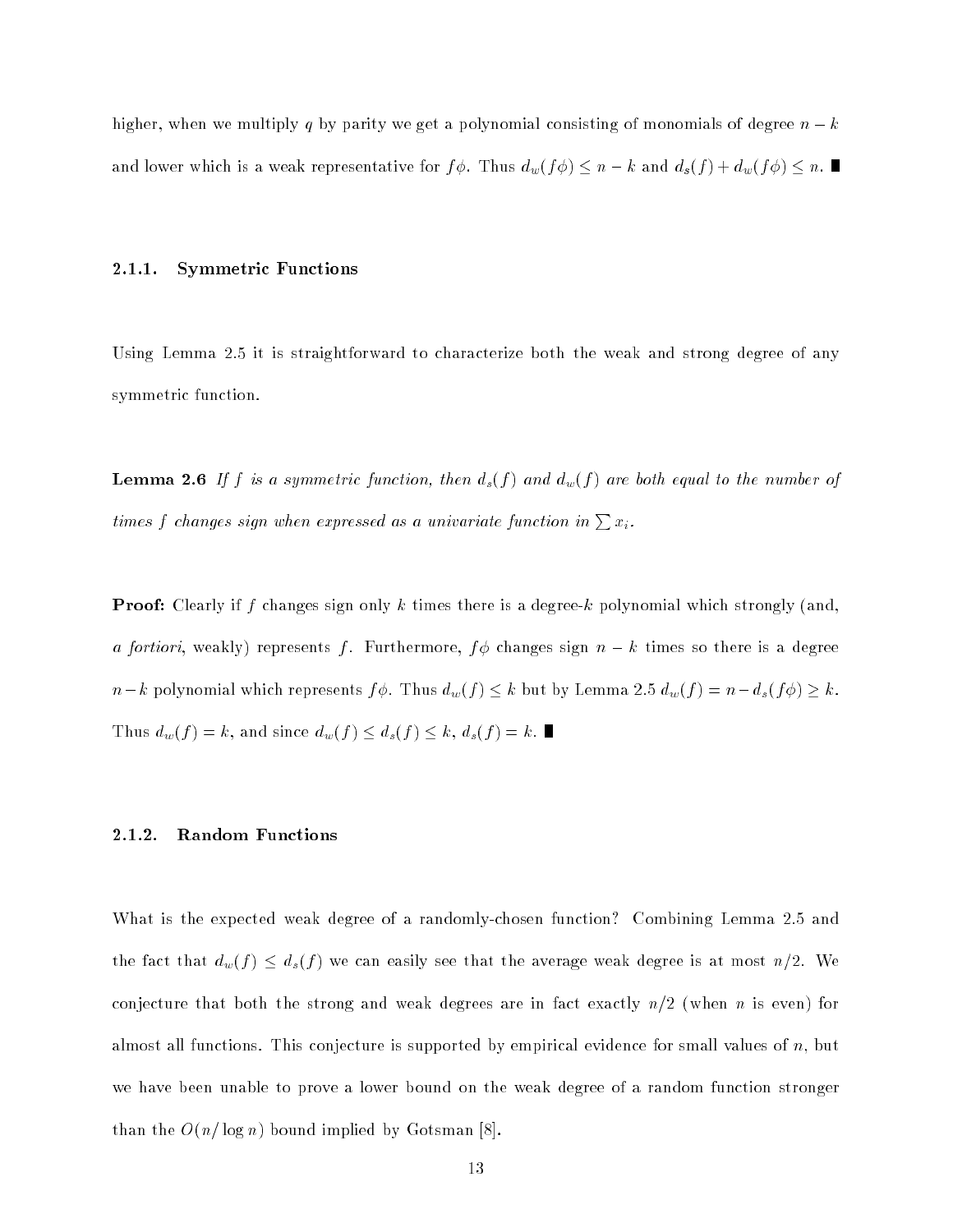# 3. Approximating Parity

Suppose that we wish to approximate the parity function on n bits with a polynomial of degree  $k$ (or, equivalently, to construct a solution to Puzzle 3; or to approximate parity with a perceptron of order k.) Theorem 2.2 tells us that any degree k polynomial must differ in sign from parity on at least  $\sum_{i=0}^{\lfloor (n-k-1)/2 \rfloor} \binom{n}{i}$ in the total density of the total density of  $\mathbf{M}$  we get  $\mathbf{M}$  we get  $\mathbf{M}$ 

One approach we might take is to approximate parity with a symmetric function, expressed as a univariate polynomial  $v_{n,k}$  in  $\sum x_i$ . As we are only concerned with the sign of  $v_{n,k}$  our only relevant decision is how to place its  $k$  zeroes to maximize the number of inputs  $x$  on which it correctly predicts parity. Since  $s$  is binomially distributed we are likely to be best off "spending" zeroes to get the correct values when s is close to 0.

This rule of thumb suggests the following plausible definition for  $v_{n,k}$ . To simplify the analysis we express the polynomial in the variable  $s = \sum (1 - x_i)/2$ , the count of the number of times  $-1$ appears in the input vector, making the parity of x simply  $(-1)^s$ . Thus  $v_{n,k}(s)$  is:

$$
(-1)^{\lfloor (n-k)/2 \rfloor} \prod_{i=0}^{k-1} \left( \left\lfloor \frac{n-k}{2} \right\rfloor + i + \frac{1}{2} - s \right)
$$

Here the term before the product sets the sign when s =  $n-k$  $$ ka kuning ang pag-, and the product itself products. zeroes to set the sign correctly for all values in the range  $\frac{n-k}{n}$  $\overline{\phantom{a}}$ k ka state and the contract of the contract of the contract of the contract of the contract of the contract of the  $\mid n-k$  $\overline{\phantom{a}}$ ka kuning ang kalawang pangangang pangangang pangangang pangangang pangangang pangang pangang pangang pangang pangang pangang pangang pangang pangang pangang pangang pangang pangang pangang pangang pangang pangang pangang  $+$  k. Outside of this contribution of the outside of the outside of the outside of the outside of the outside of the outside of the outside of the outside of the outside of the outside of the outside of the outside of th range  $v_{n,k}$  will predict parity correctly on roughly half the inputs. It is not difficult to see that  $v_{n,k}$ can be expanded into a polynomial of degree  $\kappa$  on the inputs  $x_1 \ldots x_n$ .

What is more difficult to see is how well  $v_{n,k}$  predicts parity. The first step is to write an expression for the number of inputs x on which  $v_{n,k}$  has the "wrong" sign in the outer regions of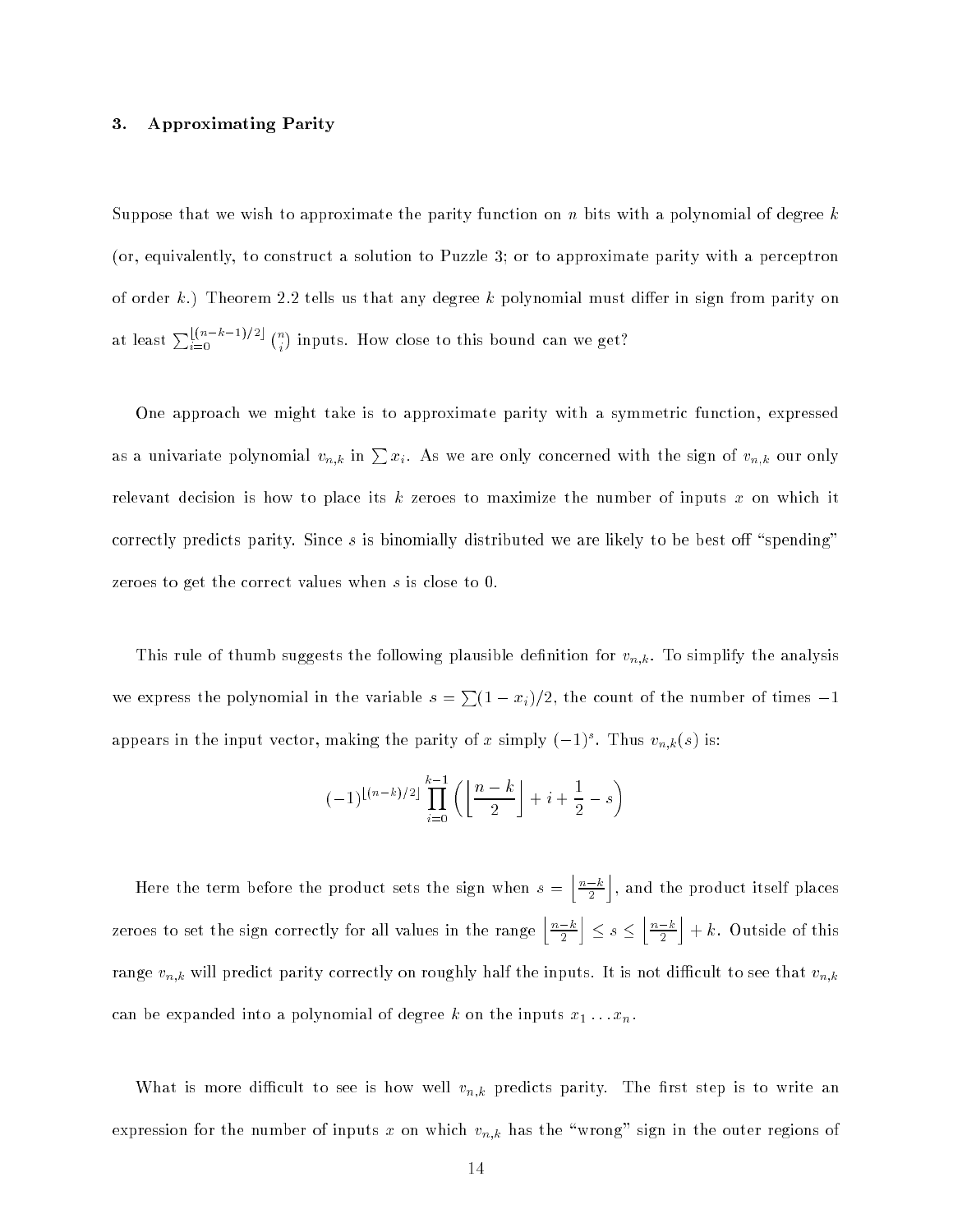the distribution of s:

$$
\sum_{i\geq 0} \binom{n}{\lfloor (n-k)/2 \rfloor - 1 - 2i}
$$
  
+ 
$$
\sum_{i\geq 0} \binom{n}{\lfloor (n-k)/2 \rfloor + k + 1 + 2i}
$$

when  $\alpha$  is odd, and the symmetry identity is one of the symmetry identity,  $\binom{n}{i}$  $\binom{n}{n-i}$ summation on the right to exactly fill in the "gaps" in the summation on the left, leaving (after a change of the summation variable)  $\sum_{i=0}^{\lfloor (n-k)/2 \rfloor} {n \choose i}$ , which is just the lower bound  $\sum_{i=0}^{\lfloor (n-k-1)/2 \rfloor} {n \choose i}$ since  $n - k$  is odd. Thus in this case  $v_{n,k}$  approximates parity optimally.

The case where  $n - k$  is even is slightly more complicated. Here, an application of symmetry yields:

$$
2\sum_{i\geq 0}\binom{n}{\lfloor (n-k)/2\rfloor -1 - 2i}
$$

Applying the Pascal's triangle identity expands each term in this summation into two terms in the following summation:

$$
2\sum_{i=0}^{\lfloor (n-k)/2 \rfloor -1} \binom{n-1}{i} \tag{1}
$$

which is precisely twice the lower bound  $\sum_{i=0}^{\lfloor (n-k-2)/2 \rfloor} \binom{n-1}{i}$ on the number of inputs on which is a set of inputs on which inputs on which is a set of inputs on  $\mathbb{P}^n$ any degree k polynomial on  $n-1$  bits must disagree with the parity of those bits. This pleasant coincidence shows that  $(1)$  is in fact a lower bound on the number of errors of any degree k approximation to parity on n inputs, for if some f had fewer errors, at least one of the degree  $k$ polynomials on  $n-1$  bits obtained by fixing  $x_n$  in f to 1 or  $-1$  would approximate parity on the remaining  $n-1$  bits better than allowed by the lower bound of Theorem 2.2.

We have just completed the proof the following theorem: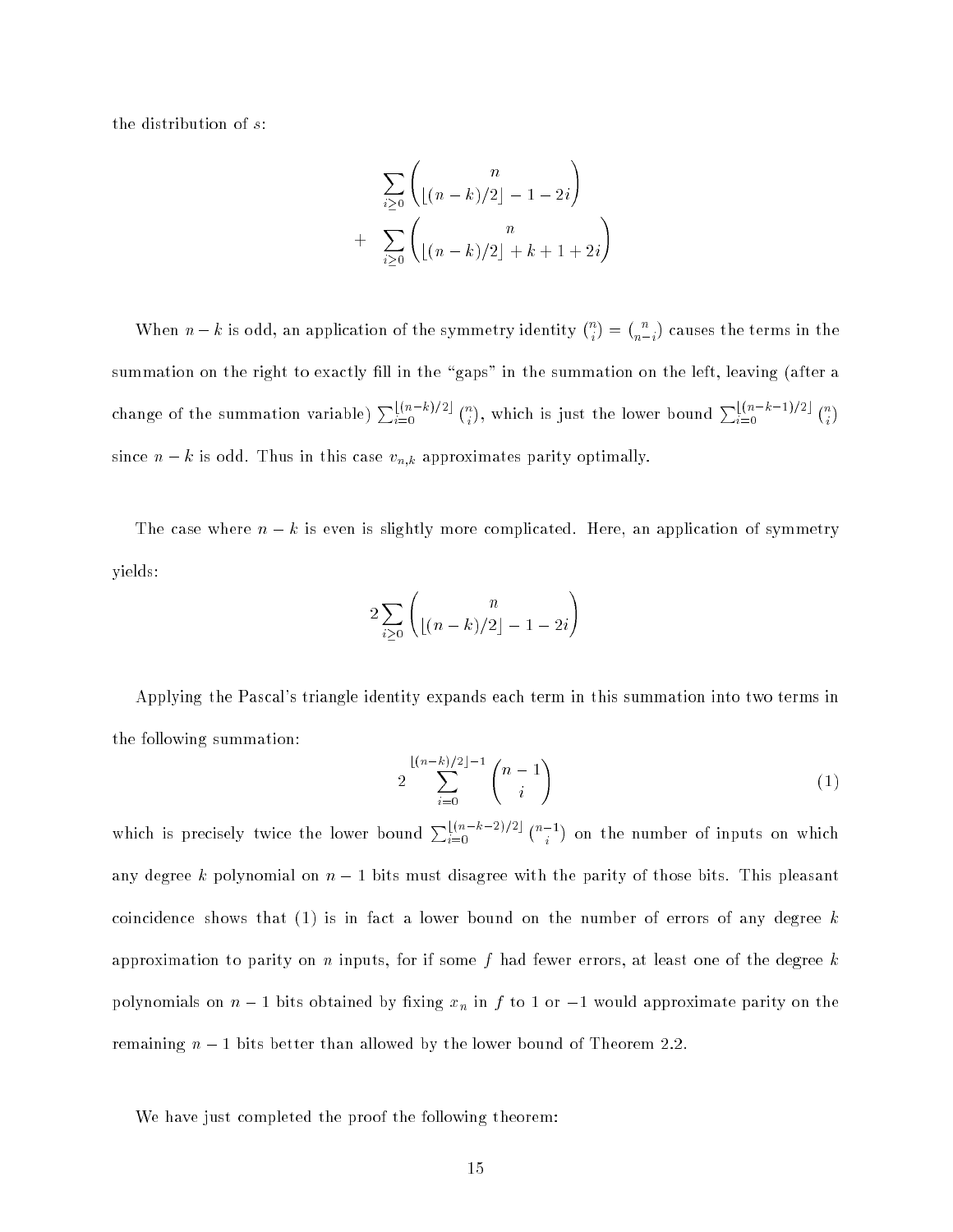**Theorem 3.1** The symmetric polynomial  $v_{n,k}$  on n inputs approximates parity optimally for all values of n and  $k$ .

Thus the voting strategy based on  $v_{n,k}$  is a complete solution to Puzzle 3.

# 3.1. Approximating other symmetric functions

In general, Lemma 2.6 suggests that the difficulty of approximating a symmetric function increases as the number of sign changes increases. Unfortunately, the bound of Theorem 2.2 is not tight for symmetric functions in general. Perhaps surprisingly, it is not even the case that for every symmetric function the best approximation of given degree is symmetric. Consider the function on four bits which is positive only when exactly two of its input bits are 1. This symmetric function changes sign twice, and the best symmetric linear approximation, which matches one of the function's sign changes, fails on five inputs. However, the asymmetric polynomial  $2(x_1 - 1)$  – (x2 + x3) + x4) fails on only four inputs: when  $\alpha$  = 1 and two of the other inputs are  $1$  (three cases) and when  $x_1 = 1$  and all of the other inputs are  $-1$  (one case.)<sup>2</sup>

There is a curious contrast here. If we wish to compute a symmetric function exactly, Lemma 2.6 shows that we can do so with the lowest possible degree using a symmetric polynomial. But allowing the polynomial to be incorrect on some inputs breaks symmetry. It is an open question whether the symmetric functions do share any property which would yield a tighter lower bound than that of Theorem 2.2.

<sup>2</sup> One can verify by exhaustive search that no degree 1 approximation fails on fewer inputs.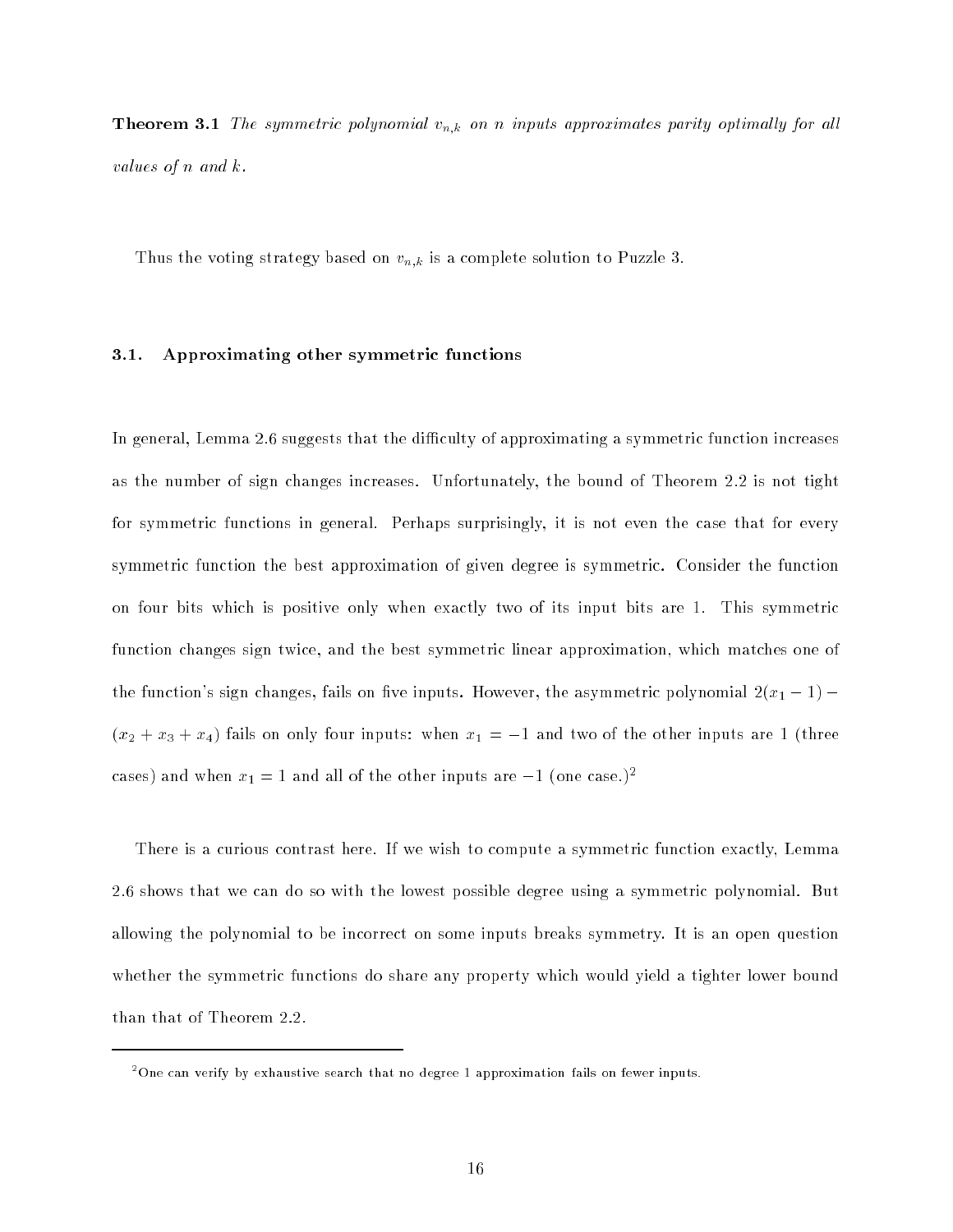# 4.  $\mathbf{PP}^{A} \neq \mathbf{PSPACE}^{A}$  for random  $A$

Bennet and Gill [3] assert that  $\mathbf{PP}^A \neq \mathbf{PSPACE}^A$  with probability 1 relative to a random oracle A. Unfortunately, their proof has a bug [1] and the question of separating the two classes relative to a random oracle has remained open. Fortunately, the lower bound of Theorem 2.2 gives us a way to show that the two classes are in fact distinct.

# **Theorem 4.1 PP**<sup>A</sup>  $\neq$  **PSPACE**<sup>A</sup> for random A with probability 1.

**Proof:** Let ODD<sup>A</sup> be the set of all x such that an odd number of strings of length |x| are in A. Clearly ODD<sup>A</sup> is in **PSPACE**<sup>A</sup>. Now suppose that  $M<sup>A</sup>$  is a probabilistic oracle machine which makes at most  $|x|^c$  (c constant) oracle queries on any input x. We can convert the computation of  $M^A$  on a particular input x to a voting strategy in which each voter represents all computation paths which query a particular set of strings of size  $|x|^c$ , and the vote cast is the net difference between the number of paths which decide 0 and the number of such paths which decide 1. The resulting voting strategy thus attempts to compute the parity of  $n = 2^{|x|}$  bits with each voter seeing at most  $|x|^c = O(\log n)$  bits. By Theorem 2.2 it must fail with probability at least  $2^{-n} \sum_{i=0}^{n/2 - O(\log n)} {n \choose i}$ for *n* sufficiently large (e.g., when  $|x|^c <$  $\sqrt{n}$ ) this value will always be larger than some positive constant  $\epsilon$ .

Since the choice of  $M^A$  and c were arbitrary, we know that any probabilistic polynomial-time oracle machine will fail to compute  $ODD<sup>A</sup>(x)$  for any typical x with probability at least  $\epsilon$ . Lemma 1 from [3] shows that this property is sufficient to prove that ODD<sup>A</sup>  $\notin$  **PP**<sup>A</sup> with probability 1.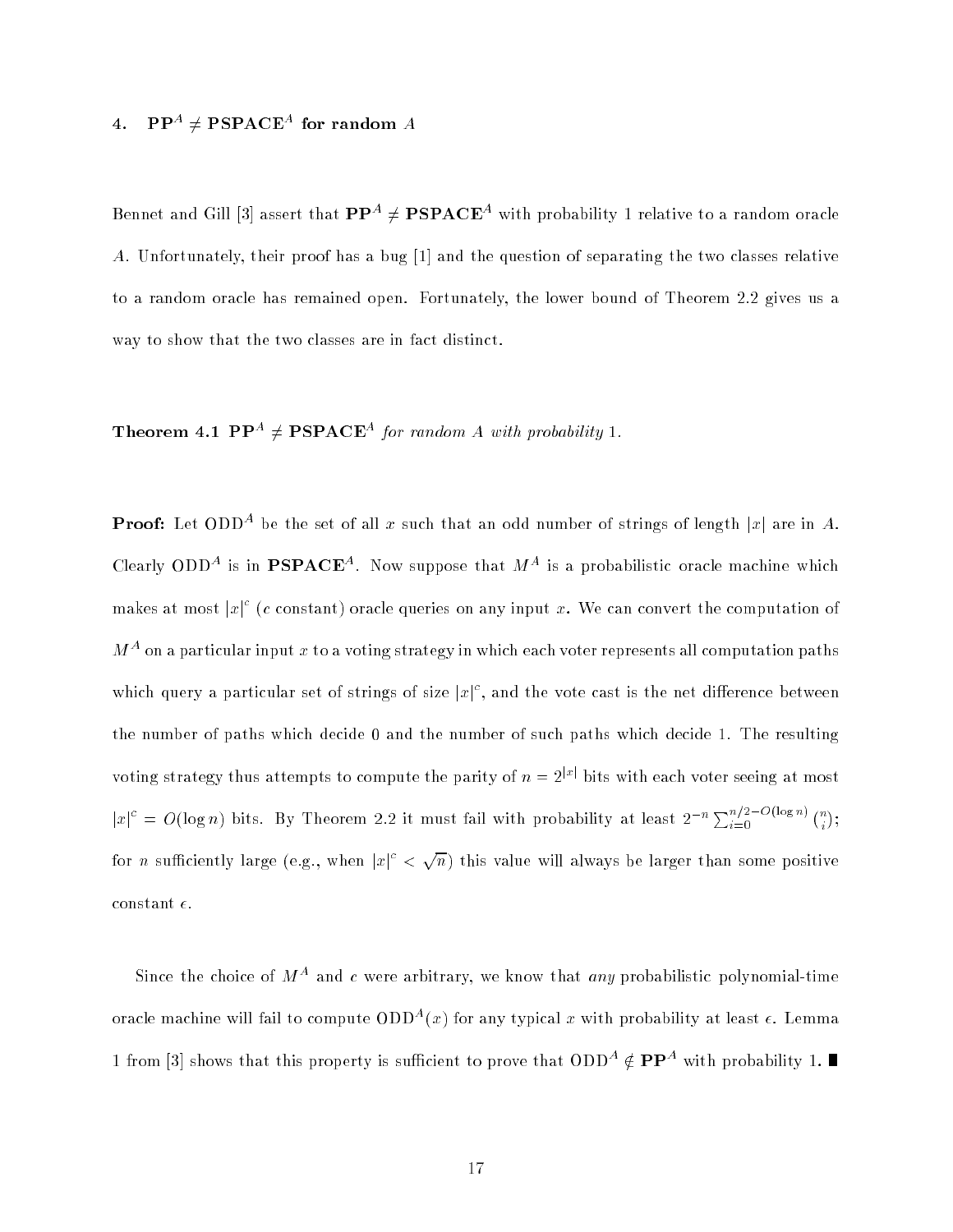#### 5. Relation to Bounded-Depth Circuits

In this section we describe a method for constructing from an  $\rm{AC}^+$  circuit with a majority gate at its root a voting polynomial which closely approximates it. The construction is based on that of Beigel, Reingold, and Spielman [2]. The following key lemma is a simplication of their Lemma 5. Note that in this construction bits will be represented by the real values 0 and 1.

**Lemma 5.1** For any  $\epsilon > 0$  and any distribution of the inputs there exists a degree  $O(\log(1/\epsilon) \log(n))$ polynomial on  $x_1 \ldots x_n$  which computes their OR,  $\forall x$ , with probability at least  $1 - \epsilon$ .

Proof: We will use a stripped-down version of a theorem of Valiant and Vazirani [17]. Let S0 be the set of variables. For each  $i \leq \log n + 1$ , let  $S_i$  be constructed randomly from  $S_{i-1}$  by removing each variable with probability 1/2. Let  $p_i = \sum_{x_j \in S_i} x_j$ ; clearly  $p_i$  is a degree 1 polynomial in x. Now consider some input x in which some  $x_j$  is nonzero. Then one of the following cases must hold:

- 1.  $p_i > 1$  for all i. This occurs with probability at most  $n2^{-(\log n+1)} = 1/2$ .
- 2. p0 = 1.
- 3. There is some *i* such that  $p_i > 1$  but  $p_{i+1} \leq 1$ . Now for any *j*, the probability that  $p_{j+1} = 0$ given  $p_j$  is  $2^{-p_j}$  and the probability that  $p_{j+1} = 1$  is  $p_j 2^{-p_j}$ ; hence the probability that  $p_{j+1} = 1$  conditioned on  $p_{j+1} \leq 1$  is  $p_j/(p_j + 1)$ . Thus for any i where  $p_i > 1$  and  $p_{i+1} \leq 1$ ,  $p_{i+1} = 1$  with probability at least  $2/3$ .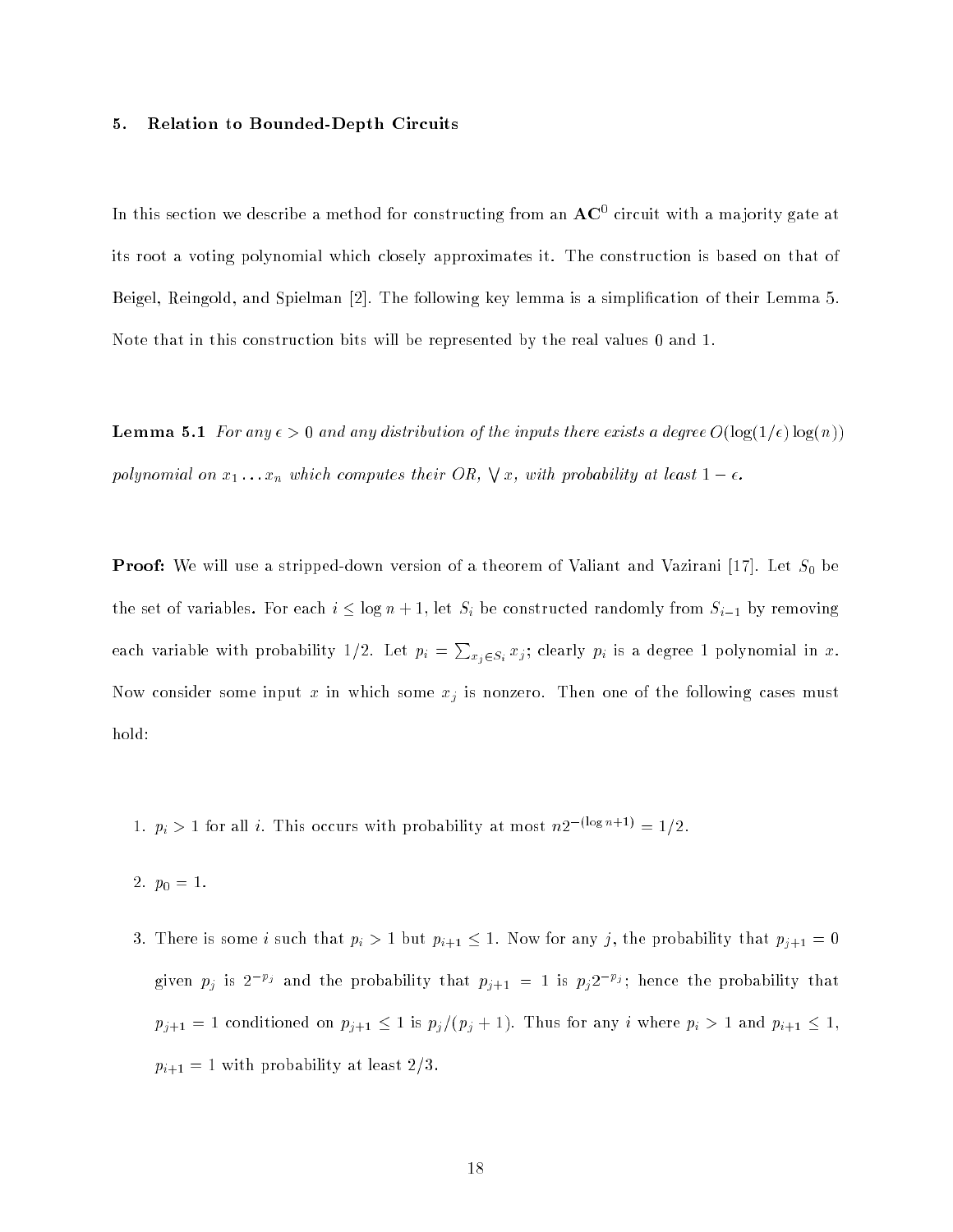Since one of the latter two cases occurs with probability at least  $1/2$ , the probability that some  $p_i = 1$  is at least  $1/3$ .

Now let  $p = \prod_{i=0}^{\log n+1} (1-p_i)$ ; p is thus a randomly-chosen polynomial of degree  $O(\log n)$ . If all the  $x_i$  are 0, each  $p_i$  is 0 and p will be 1. Otherwise, some  $p_i$  will be 1 with probability 1/3, and p will be 0. Thus for each input x,  $1-p$  computes  $\forall x$  with probability 1/3. The probability of correctness can be amplified to  $1-\epsilon$  by using  $1-p$  where  $p$  is the product of  $O( \log(1/\epsilon))$  different p's, each generated independently of the others;  $1-p'$  has degree  $O(\log(1/\epsilon) \log(n))$ . Now, since a randomly-chosen  $1-p'$  computes  $\forall x$  with probability at least  $1-\epsilon$  for any individual x, for each input distribution there must exist some fixed  $1-p'$  which computes  $\forall x$  with probability at least  $1 - \epsilon$  when x is randomly chosen from that distribution.

Corollary 5.2 For any  $\epsilon > 0$  and any function f computed by an AND-OR circuit of depth d and size s, there exists a polynomial of degree  $O((\log(s/\epsilon) \log(s))^d)$  which computes f for all but  $2^n \epsilon$ inputs.

**Proof:** Replace each AND gate in the circuit with an OR gate whose inputs and output are negated. Consider the distribution of the inputs of each gate when the inputs of the circuit are chosen uniformly at random; by Lemma 5.1, using s as an upper bound on the number of inputs to the gate, there exists some polynomial of degree  $O(\log(s/\epsilon) \log(s))$  which computes the value of the gate with probability at least  $1 - \epsilon/s$  when the inputs to the circuit are generated uniformly. The composition of these polynomials is a polynomial of degree  $O((\log(s/\epsilon) \log(s))^d)$  which computes f with probability at least  $1 - \epsilon$  when the inputs are generated uniformly, i.e. which computes f for all but  $2^n\epsilon$  inputs.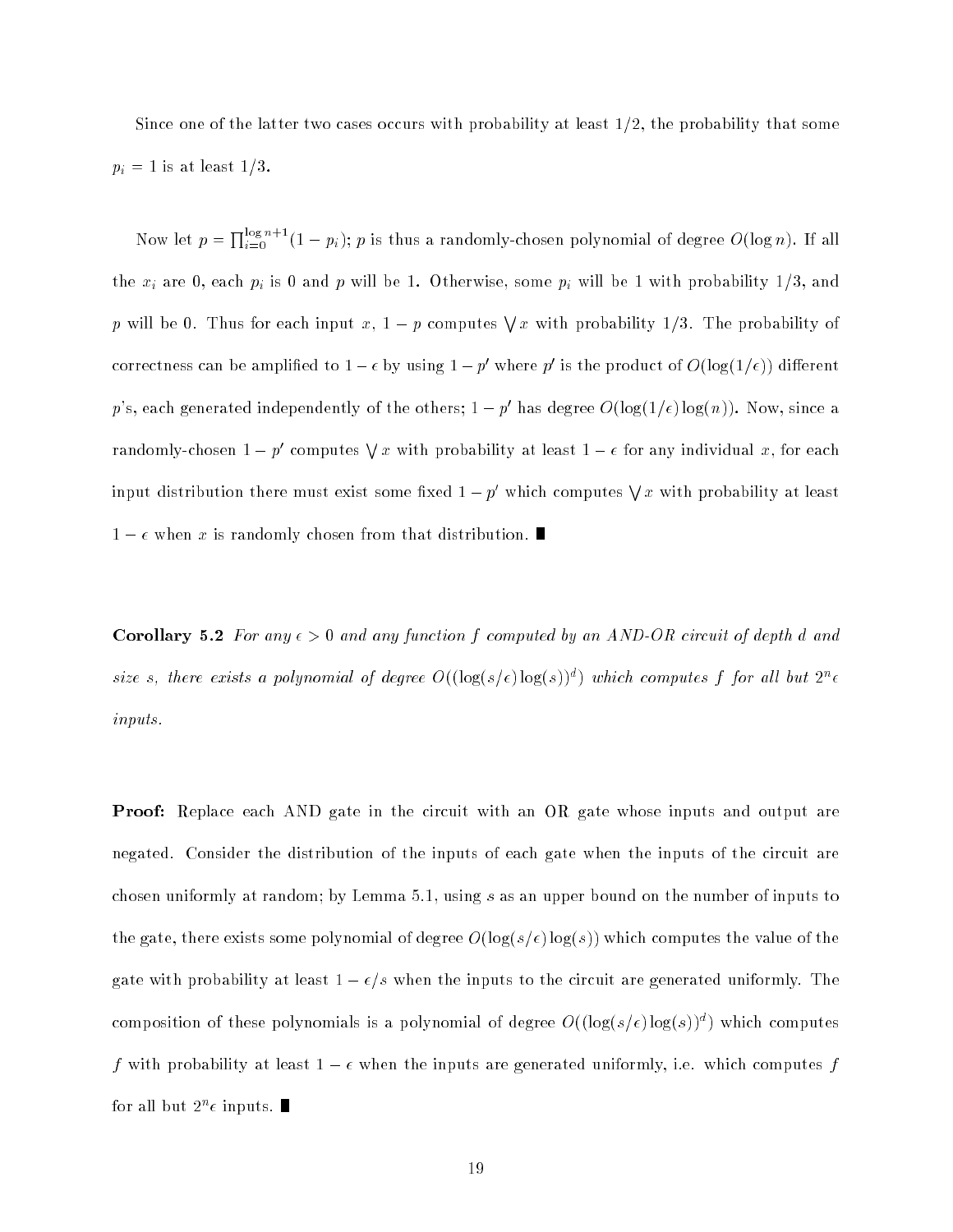**Lemma 5.3** Let  $\epsilon > 0$  and let f be a function computed by an AND-OR circuit of depth  $d + 1$ and size s with a single majority gate at the root. Then there exists a voting polynomial of degree  $O((\log(s^2/\epsilon)\log(s))^d)$  which approximates f with at most  $2^n\epsilon$  errors.

**Proof:** Suppose that the majority gate has k inputs; for the subcircuit generating the *i*-th input use Corollary 5.2 to construct a polynomial  $p_i$  of degree  $O((\log(sk/\epsilon) \log(s))^d)$  which computes that input for all but  $2^n \epsilon/k$  inputs. Then  $\text{sgn}\sum_{i=1}^k p_i - k/2$  is a polynomial of degree  $O((\log (sk/\epsilon)\log(s))^d)$ which computes f for all but at most  $2^n\epsilon$  inputs. But since k is bounded by s we may rewrite the degree as  $O((\log(s^2/\epsilon)\log(s))^d)$ .

An immediate consequence of the preceding Lemma and Theorem 2.2 is a lower bound on the size of a bounded-depth circuit with at most one ma jority gate which computes parity:

**Lemma 5.4** If a depth  $d + 1$  AND-OR circuit with majority gate at its root computes parity, its size is  $2^{n(n+1)}$ .

**Proof:** Suppose the size of the circuit is s. Then by Lemma 5.3 there exists a voting polynomial p of degree  $O((\log(4s^2)\log(s))^d) = O(\log(s)^{2d})$  which approximates parity with at most  $2^n/4$  errors. But by Theorem 2.2 the degree of p must then be  $\Omega(\sqrt{n})$ , and thus  $s = 2^{\Omega(n^2/(4a)})$ .

**Corollary 5.5** If a depth  $d + 1$  AND-OR circuit containing one majority gate (not necessarily at the root) computes parity, its size is  $2^{M(n+1)(3+3)}$ .

**Proof:** Transform the circuit into a circuit with a majority gate at its root as follows. Let C be the circuit, and let C0 and C1 be the circuits obtained by replacing the ma jority gate <sup>m</sup> in <sup>C</sup> with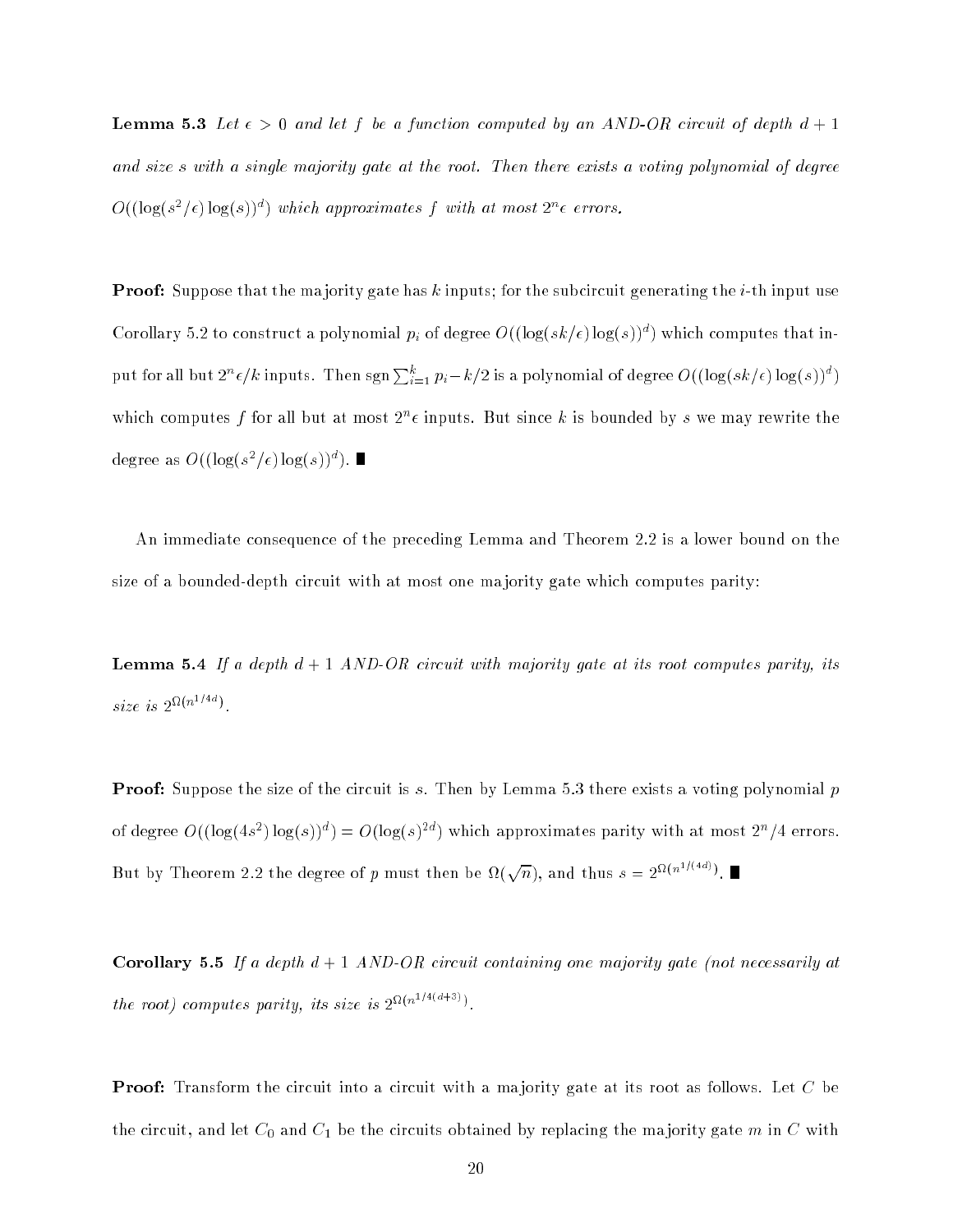a constant 0 or 1, respectively. Send the output of circuits which compute  $C_0$ ,  $C_1$ , and the inputs to  $m$  into a circuit with a majority gate  $m$  at its root which acts as follows:

- $\bullet$  If  $\cup_0 = \cup_1$ , set all the inputs to m to  $\cup_0$ .
- $\bullet$  If  $\epsilon_0$  = 0 and  $\epsilon_1$  = 1, set the inputs to m to the values of the inputs to m. Thus if m would have computed the value  $x, m'$  will compute the same value  $x$ , which gives the correct answer for C since  $C_x = x$ .
- $\bullet$  If  $\circ$   $\circ$  = 1 and  $\circ$  1 = 0, set the inputs to m to the negations of the inputs to m. Thus if m would have computed the value x, m' will compute  $\overline{x}$ , which gives the correct answer for C since in this case  $C_x = \overline{x}$ .

This combining circuit can be built in depth 3; thus the depth of the entire new circuit is  $d+4$  and its size is easily seen to be at most  $3s + O(n)$  where s is the size of the original circuit. The result follows.  $\blacksquare$ 

# 6. Acknowledgments

Bert Enderton supplied the slick proof in Solution 1B of puzzle 1. We would like to thank David Applegate, Bob Floyd, Simon Kasif, Dick Lipton, and Gabor Tardos for useful discussions.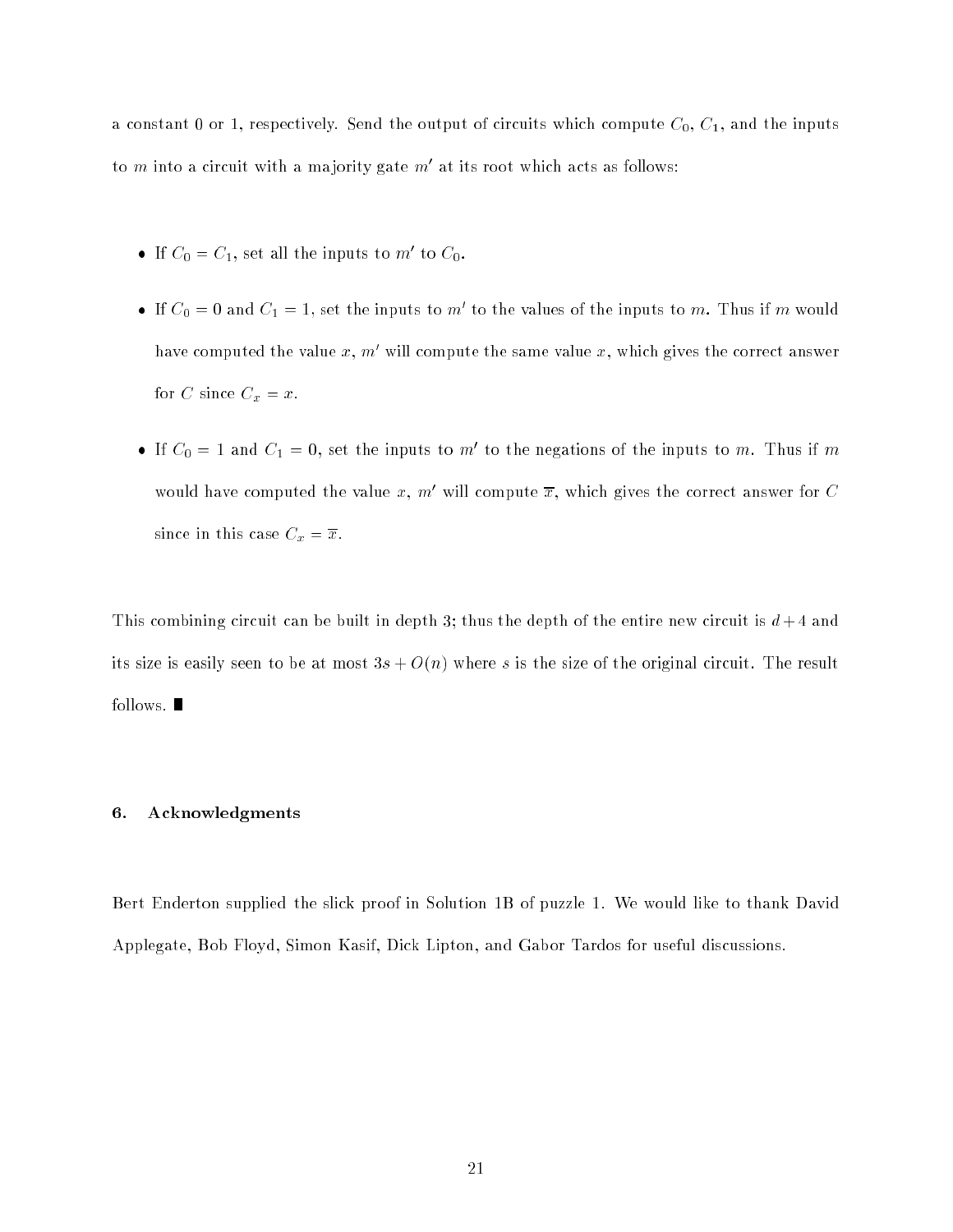# References

- [1] Richard Beigel. Relativized counting classes: Relations among thresholds, parity, and mods. Journal of Computer and System Sciences,  $42(1)$ :76-96, February 1991.
- [2] Richard Beigel, Nick Reingold, and Daniel Spielman. The perceptron strikes back. In Proceedings of the 6th Annual Conference on Structure in Complexity Theory, pages  $286{-}291$ . 1991.
- [3] Charles H. Bennett and John Gill. Relative to a random oracle  $A, P^A \neq NP^A \neq co-NP^A$  with probability 1. SIAM Journal on Computing,  $10(1):96-113$ , February 1981.
- [4] Jehoshua Bruck. Harmonic analysis of polynomial threshold functions. SIAM Journal on Discrete Mathematics,  $3(2):168-177$ , May 1990.
- [5] Jehoshua Bruck and Roman Smolensky. Polynomial threshold functions, AC<sup>0</sup> functions and spectral norms. In Proceedings of the 31st Annual Symposium on Foundations of Computer Science, pages  $632{-}641, 1990$ .
- [6] Vašek Chvátal. *Linear Programming*. W.H. Freeman and Company, 1983.
- [7] M. Furst, J. Saxe, and M. Sipser. Parity, circuits and the polynomial time hierarchy. Mathematical Systems Theory, 17:13-27, 1984.
- [8] Craig Gotsman. On boolean functions, polynomials, and algebraic threshold functions. Unpublished manuscript.
- [9] Nathan Linial, Yishay Mansour, and Noam Nisan. Constant depth circuits, fourier transform, and learnability. In Proceedings of the 30th Annual Symposium on Foundations of Computer  $Science, pages 574–579, 1989.$